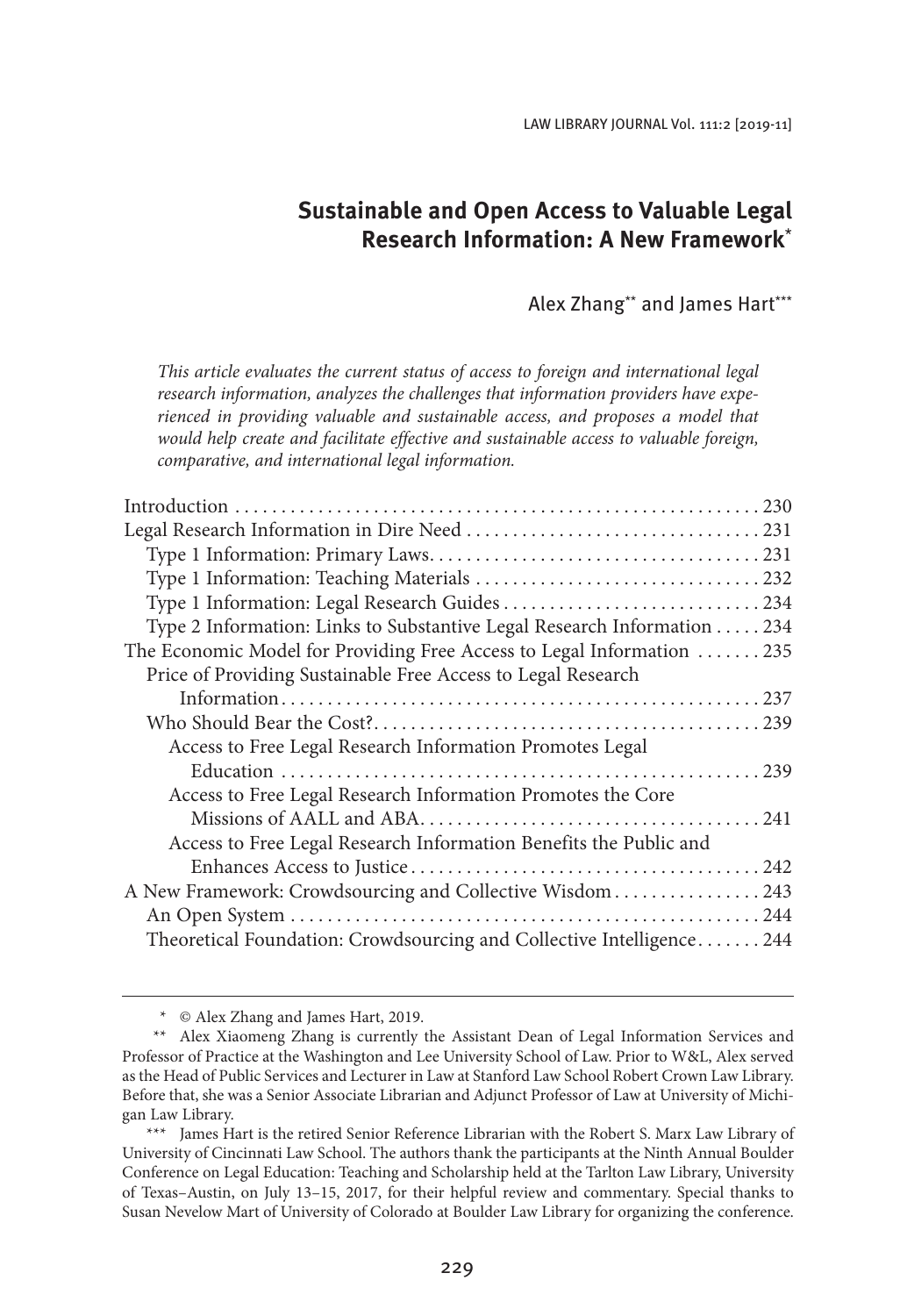#### **Introduction**

¶1 This article evaluates the current status of access to foreign and international legal research information, analyzes the challenges that information providers have experienced in providing valuable and sustainable open access, and proposes a model based on an open system that takes advantage of the benefits drawn from crowdsourcing and collective wisdom that would help create and facilitate effective access to valuable foreign, comparative, and international law (FCIL) information in a sustainable way.

12 In 2015, we conducted an online survey<sup>1</sup> that identified the greatest needs of law librarians and legal information professionals for FCIL information: teaching materials; a list of experts, newsletters, and listservs; and blogs. In addition, respondents commented frequently on the need for primary legal materials, webpage links, listservs, and research guides that include search strategies. Although many of these materials already exist for free on the web, our survey results indicated that professionals who needed valuable legal research information were not finding it. The question became what causes the lack of connection between information provider and target audience?

¶3 We argue that the majority of the information that currently exists is not "valuable information"<sup>2</sup> that meets researchers' needs. The key reasons that "valuable information" does not exist are lack of financial and institutional support and lack of an open system to provide such information. At the end of the article, we propose an open framework founded on the concepts of crowdsourcing and collective intelligence using resources from professional organizations, law schools, and libraries to provide more adequate access to useful legal information.

<sup>1.</sup> In less than two weeks after we distributed the survey by email to three major listservs (IALL, Int-law, and AALL), we received 243 responses composed of academic, firm, court, and corporate librarians, as well as attorneys and independent researchers from the United States, Canada, Europe, Africa, and Asia. The survey respondents expressed an overwhelming interest in four types of legal information: 79% of the respondents indicated a strong preference for teaching materials; 66% indicated strong interest in a list of experts, newsletters, and listservs; and 63% indicated a keen interest in blogs. In addition, the need for primary legal materials, links to webpages, listservs, and research guides that include search strategies frequently appeared in the respondents' comments. A summary of the survey is available as an appendix to this article.

<sup>2.</sup> Scholars in different disciplines have attempted to define the term "valuable information." *See, e.g.*, Martin J. Eppler, Managing Information Quality: Increasing the Value of Information in Knowledge-Intensive Products and Processes (2003); The Value of Information: Methodological Frontiers and New Applications in Environment and Health (Ramanan Laxminarayan & Molly K. Macauley eds., 2012); David B. Lawrence, The Economic Value of Information (1999). For purposes of our discussion, we define valuable information as being discoverable, accessible, and useful; coming from reliable sources; up to date; and meeting the needs of its target audience.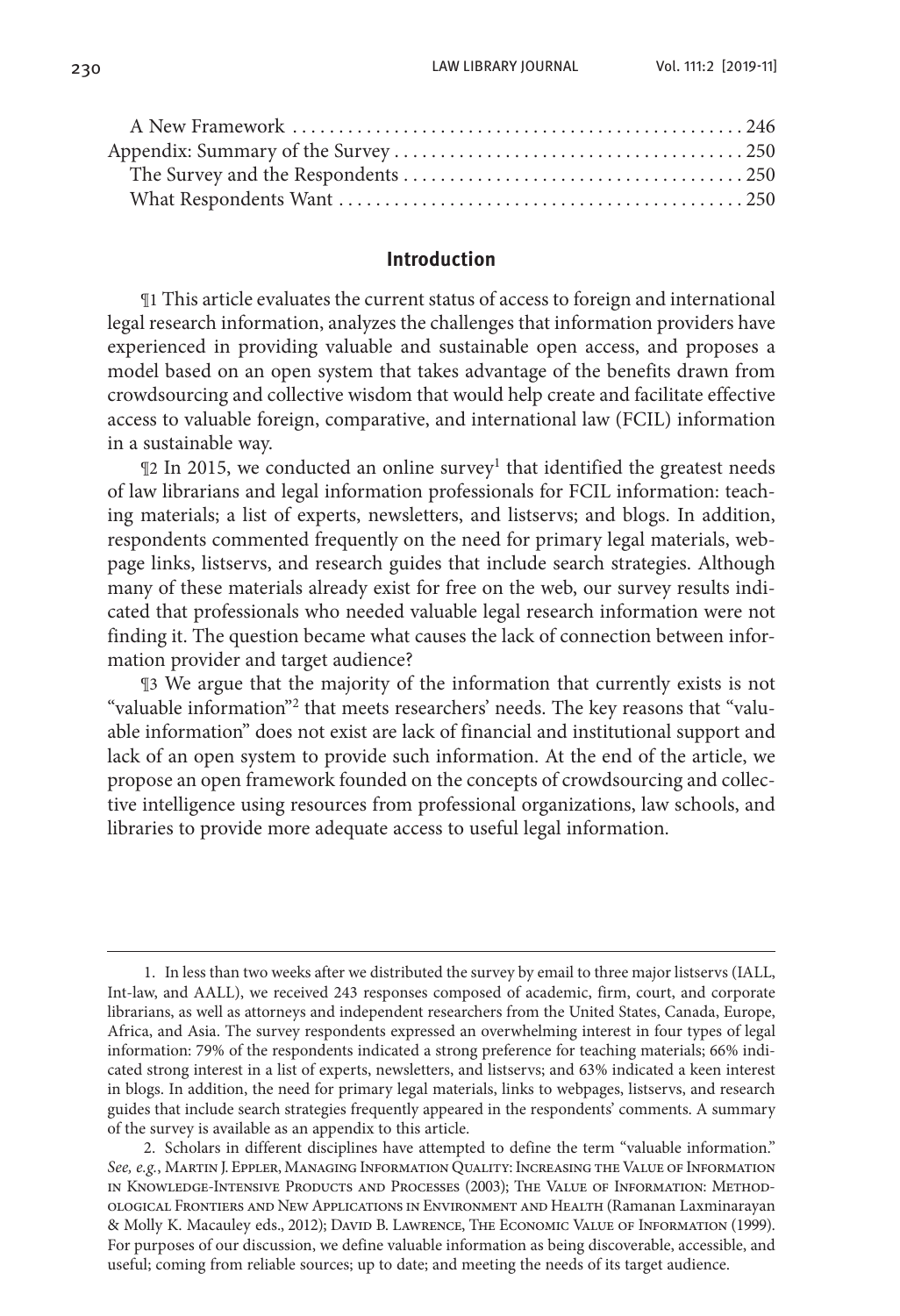## **Legal Research Information in Dire Need**

¶4 We cover two types of legal research information: Type 1 contains substantive materials, such as websites or databases containing primary laws, teaching materials, and research guides; Type 2 contains websites directing users to substantive (Type 1) materials, such as lists of experts, listservs, blogs, and primary legal materials.

## Type 1 Information: Primary Laws

¶5 Thanks to the recognition that access to government information, including legal information, is a fundamental right in a democracy, many countries have passed laws or regulations opening up government information, including primary legal materials, to the public and have made it available online.<sup>3</sup> For example, Legifrance,<sup>4</sup> Gesetzim Internet,<sup>5</sup> and Moniteur Belge<sup>6</sup> all provide access to primary laws in the vernacular language. Some countries even provide English translations of selective laws on their official government websites, such as Japanese Law Translation $^7$  and Korean Laws in English, $^8$  offered by the Ministry of Government Legislation of Korea.

¶6 Major international organizations also compile and make available online foreign laws in specific subject areas. The FAOLEX database, for instance, provides access to primary laws of many member states in the area of food and agriculture.<sup>9</sup> The World Intellectual Property Organization's WIPO Lex database provides access to national laws and international agreements on intellectual property.<sup>10</sup> The World Legal Information Institute (WorldLII)<sup>11</sup> also provides access to the primary law of many countries.

¶7 A few major issues to accessing these primary laws remain, however. First, currency and dates of coverage vary widely among the websites. Due to different financial, technological, or institutional barriers, many websites offer neither current legal information nor historical legal information. For example, EUR-Lex, the official European Union database, carries the *Official Journal* in full text going back to the first issue in 1952 and up to the most current issue.<sup>12</sup> Researchers who need

12. EUR-Lex: Access to the Official Journal, https://eur-lex.europa.eu/oj/direct-access.html [https://perma.cc/FU2Y-K2Z2].

<sup>3.</sup> *See* UNESCO, Freedom of Information: A Comparative Legal Survey (Toby Mendel ed., 2d ed. 2008), http://www.unesco.org/new/en/communication-and-information/resources/publications -and-communication-materials/publications/full-list/freedom-of-information-a-comparative-legal -survey-2nd-edition/ [https://perma.cc/ZL9F-HMY7].

<sup>4.</sup> Legifrance, https://www.legifrance.gouv.fr [https://perma.cc/G7TL-C3PF].

<sup>5.</sup> Bundesministerium der Justiz and fürVerbrucherschutz, Basic Law for the Federal Republic of Germany, https://www.gesetze-im-internet.de/englisch\_gg/englisch\_gg.html [https:// perma.cc/WLQ6-7MFW].

<sup>6.</sup> Belgisch Staatsblad/Moniteur Belge, http://www.ejustice.just.fgov.be/cgi/welcome.pl [https://perma.cc/U4A7-Z2TC].

<sup>7.</sup> Japanese Law Translation, http://www.japaneselawtranslation.go.jp/?re=02 [https://perma .cc/R8BZ-FSUA].

<sup>8.</sup> Korean Laws in English, http://www.moleg.go.kr/english/korLawEng [https://perma.cc /EE3S-2M36].

<sup>9.</sup> FAOLEX Database, http://www.fao.org/faolex/en/ [https://perma.cc/25Q7-U3UZ].

<sup>10.</sup> WIPO Lex, https://wipolex.wipo.int/en/main/legislation (last visited Apr. 22., 2019).

<sup>11.</sup> World Legal Information Institute, http://www.worldlii.org [https://perma.cc/U3N5 -FHS5].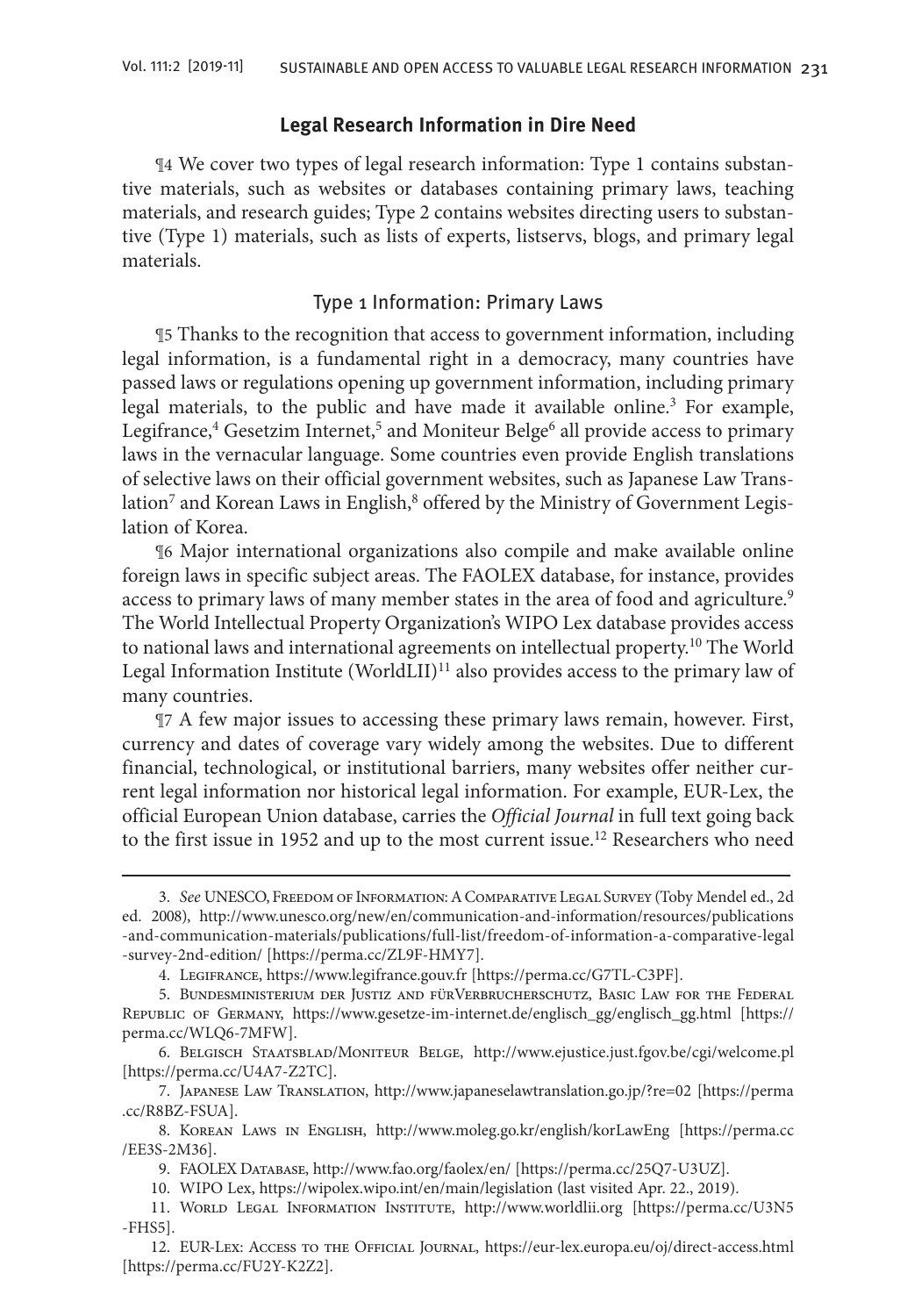to access cases of the Inter-American Commission on Human Rights issued before 1970, however, still need to consult the print *Annual Report of Inter-American Commission on Human Rights*. 13

¶8 Second, many of these sites need better search features and updated schedules. U.S. legal researchers who rely on *Shepard's* or KeyCite might take those tools for granted and feel helpless when forced to research without them. Unfortunately, with very few exceptions, $14$  the reality is that most resources do not have a citator service that allows researchers to easily update primary laws.

¶9 A third issue is sustainability. Websites sponsored and maintained by developed countries and major international organizations tend to be more stable. But even with stable websites, URLs and content could change often, without advance notice. For the government websites that provide the full-text primary laws, the real need is sustainability, easy-to-find guidance, and enhanced research capabilities.

## Type 1 Information: Teaching Materials

¶10 Survey respondents cited teaching materials, specifically FCIL teaching materials, as the most popular category of information, and they clearly indicated a need for a portal or website that makes FCIL teaching materials available. By "teaching materials," we mean anything that contributes to a teacher's preparation, classroom performance, student readings, exercises, and evaluation (e.g., syllabi, exercises, assignments, exam questions, and readings). A cursory look at what is currently available finds only AALL's FCIL-SIS syllabi and course materials database, which was last updated in 2015.<sup>15</sup> The website includes material such as syllabi, in-class exercises, interest/experience surveys, assignments, and lecture notes and material on various topics, such as human rights research, international trade research, and immigration law research. Most of the materials are in Word or PDF format, and there are audio materials available as well. In other words, it is a website that includes very helpful and diverse resources at first glance.

¶11 If there is already such a useful website, why did so many respondents indicate strong needs for such a website? There are perhaps three reasons. The first is marketing. It has not been marketed as available to everyone who has such a need. "Available" here means both the ability to inform users of a site's availability and tools that help users find what they need effectively. FCIL-SIS's syllabi and course materials database is open to the public, not just AALL or FCIL-SIS mem-

<sup>13.</sup> Annual Reports, Inter-Am. Comm'n on Human Rights, https://www.cidh.oas.org/annual .eng.htm [https://perma.cc/YU82-8JHC].

<sup>14.</sup> The Australasian Legal Information Institute (AustLII) has its own citator tool, which is called LawCite. *See* AustLII, *LawCite Overview*, http://www.austlii.edu.au/LawCite/doc/overview .html (last visited Feb. 18, 2019). The European Court of Justice has an Annotation of Judgments publication that allows researchers to see secondary resources citing a particular judgment. *See* Court of Justice of the European Union, *Annotation of Judgments*, https://curia.europa.eu/jcms/jcms /Jo2\_7083/en/ [https://perma.cc/4QJL-6XJ2]. EUR-Lex allows users to check the procedure information of a particular piece of legislation, directive, or regulation issued by the European Union. *See*  EUR-Lex, *Lawmaking Procedures*, https://eur-lex.europa.eu/collection/legislative-procedures.html [https://perma.cc/PBM4-97U4].

<sup>15.</sup> Am. Ass'n of Law Libraries, Foreign, Comparative & International Law SIS, *2015 Syllabi and Course Materials Database*, https://www.aallnet.org/fcilsis/education-training/teaching-fcil /syllabi-course-materials-database/ [https://perma.cc/AG82-CNY6].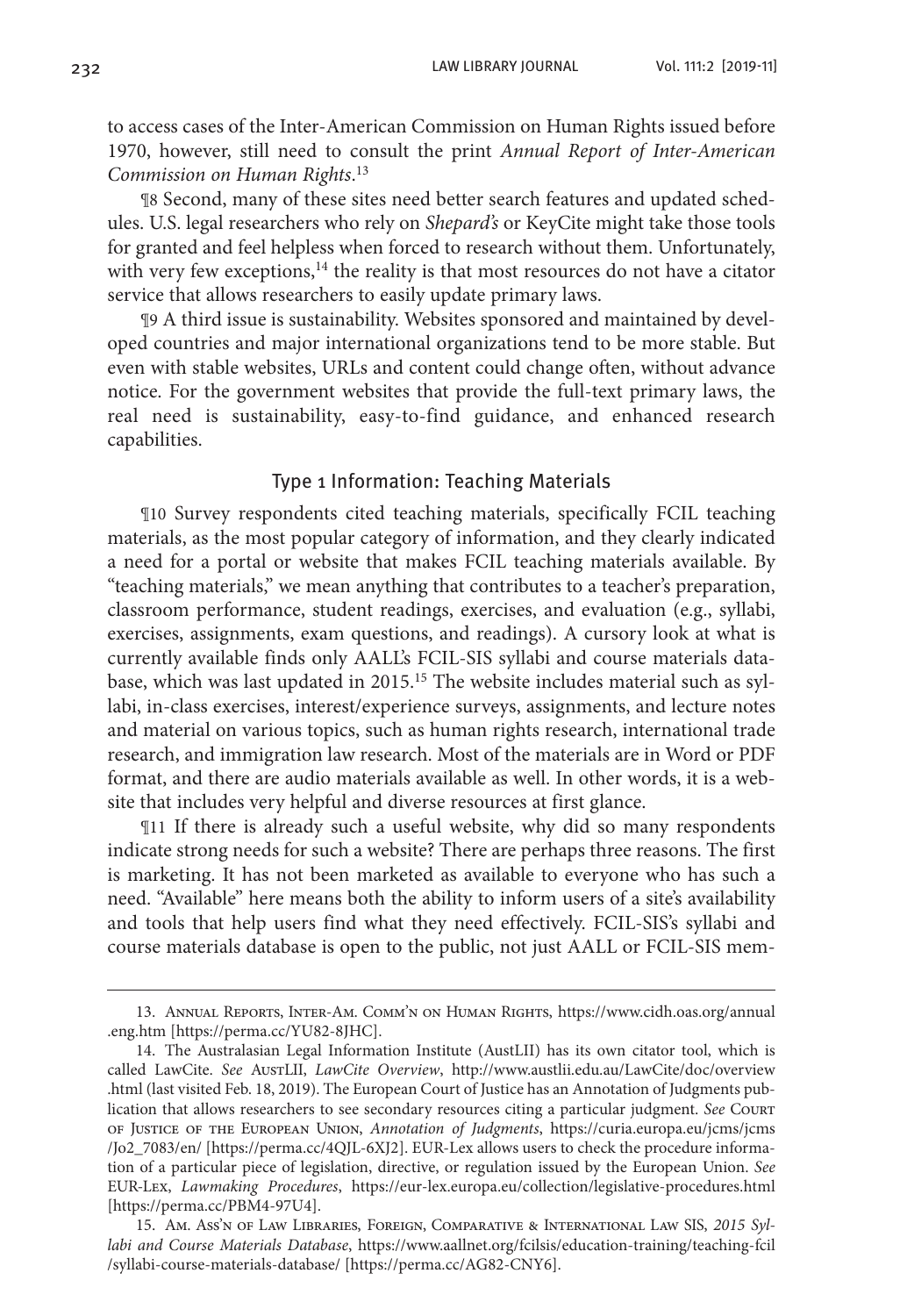bers. Librarians not specializing in FCIL may not realize its existence. Furthermore, few U.S. law librarians specialize in FCIL. In many libraries, general reference or research librarians who have not been actively involved in the FCIL-SIS are unlikely to know of the database's existence.<sup>16</sup>

¶12 Second, the database needs more frequent substantive updates. The current FCIL-SIS database was updated as of 2015, but most, if not all, of the materials were produced from 2010 to 2014. However, international and foreign legal research changes regularly. In the past two years, for example, many resources have changed, such as the revamping of the UN's Official Document System in 2016. Teaching materials on UN legal research produced in 2014 or 2015 are unlikely to reflect that change. Furthermore, many of the FCIL-SIS syllabi and course materials available in the database still discuss print resources that have ceased print publication, such as the *Foreign Law Guide*. 17

¶13 Legal research instruction should also teach research strategies and solutions to practical legal research problems as well as train students to use databases skillfully.18 Recently overhauled ABA Standards 303 and 30419 call for courses that are "primarily experiential in nature,"20 and the AALL Principles and Standards for Legal Research Competency contain a number of competencies that require highlevel cognition. Principle III, for instance, requires a legal professional to know how to evaluate the authority, credibility, currency, and authenticity of the information retrieved. The terms "synthesize," "articulate," "craft arguments," and "resolve" used in the Standards for Legal Research Competency<sup>21</sup> are sophisticated cognitive skills that go substantially beyond rote memory. New teaching materials that have incorporated methods and strategies that apply these standards would undoubtedly enrich the existing FCIL teaching database and attract more users. The FCIL website, however, includes few or no teaching materials that address improving students' ability to synthesize, articulate, and solve legal research problems.

20. *See id. at* Standard 303a(3).

<sup>16.</sup> There are 326 members of the FCIL-SIS out of 4277 members of AALL. *See* Am. Ass'n of Law Libraries, *By the Numbers*, https://www.aallnet.org/community/membership/by-the-numbers/ [https://perma.cc/WD3K-Y26L].

<sup>17.</sup> See BRILL, *Foreign Law Guide: Access to Global Legal Information*, https://brill.com/view/db /flg [https://perma.cc/RN5U-K6V6].

<sup>18.</sup> *See* Paul D. Callister, *Thinking Like a Research Expert: Schemata for Teaching Complex Problem-Solving Skills*, *in* Teaching Legal Research 30, 30–50 (Barbara Bintliff & Duncan Alford eds., 2011); Susan S. Katcher, *Reflections on Teaching Legal Research*, *in* Expert Views on Improving the Quality of Legal Research Education in the United States, 45, 45–52 (1991).

<sup>19.</sup> Am. Bar Ass'n, Section of Legal Education and Admissions to the Bar, ABA Standards and Rules of Procedure for Approval of Law Schools 2015–2016, https://www.americanbar .org/content/dam/aba/publications/misc/legal\_education/Standards/2015\_2016\_aba\_standards\_for \_approval\_of\_law\_schools\_final.authcheckdam.pdf [https://perma.cc/P9E7-GXNN].

<sup>21.</sup> Principle IV requires legal professionals to synthesize "legal doctrine by examining cases similar, but not identical, to cases that are the current focus of research, in order to articulate how courts should apply current authoritative and relevant case law" and to use "research results to craft or support arguments that resolve novel legal issues lacking precedent, when appropriate." *See* Am. Ass'n of Law Libraries, Promoting the AALL Legal Research Principles, Competencies and Standards for Law Student Information Literacy Task Force, https://www.aallnet.org/wp-content /uploads/2017/11/2012-2013-CommFR-Promoting-the-AALL-Legal-Research-Principles-Competen cies-and-Standards-for-Law-Student-Information-Literacy-Task-Force.pdf [https://perma.cc/34J2 -EQD2].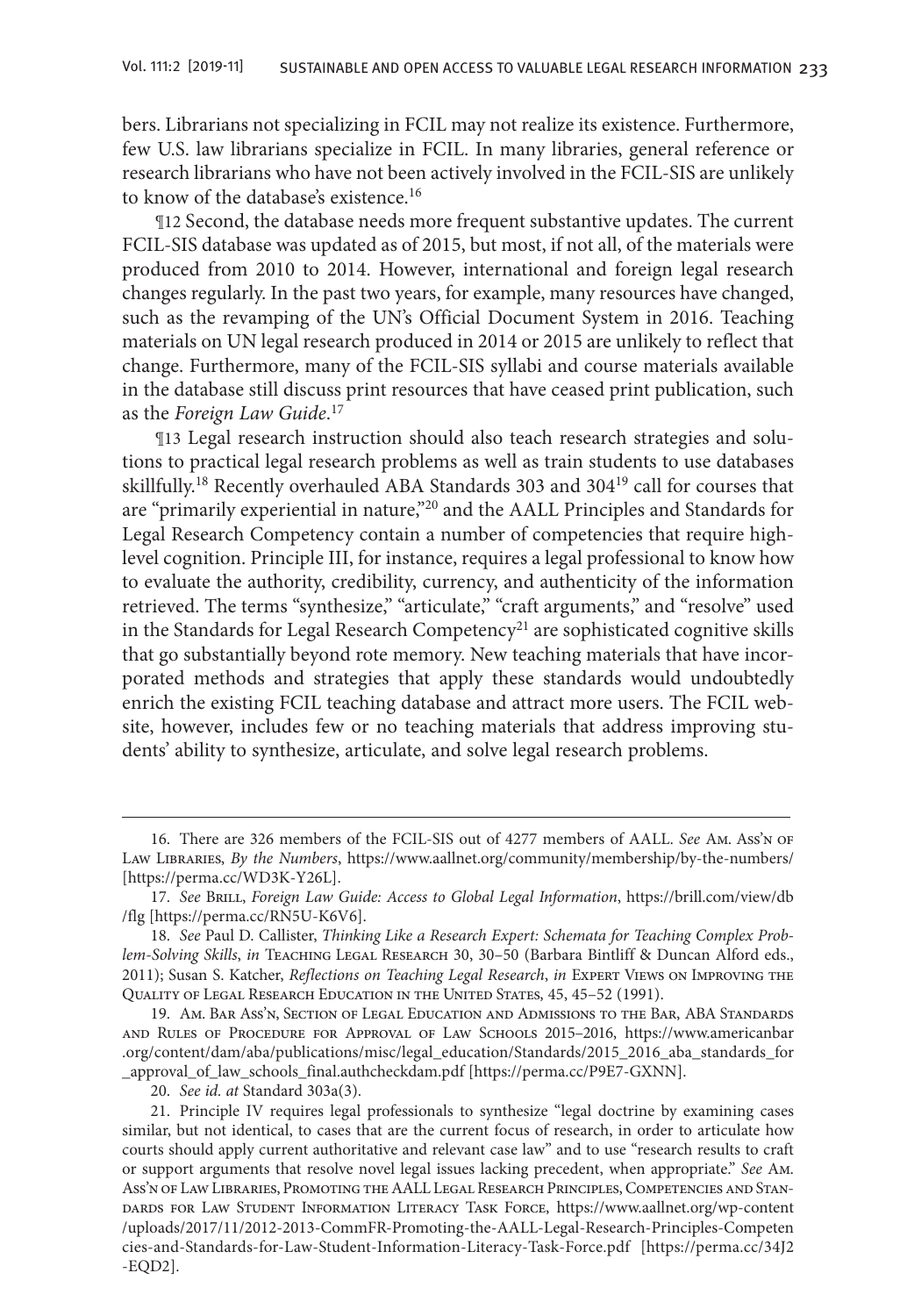234 LAW LIBRARY JOURNAL Vol. 111:2 [2019-11]

¶14 Finally, there may be room to improve the searchability of the current FCIL website. Currently, browsing and clicking are the only ways to access each of the resources. Adding full-text searching to the database would greatly improve its usability and efficiency. Using our definition of "valuable information," we see room for improvement in making the existing FCIL teaching database truly valuable. Although the information available in the FCIL-SIS teaching database meets the needs of its intended audience in some ways (e.g., it is authored by reliable FCIL experts and provided by an authoritative organization), it nevertheless lacks timeliness, comprehensiveness of the content, sufficient discoverability, and advanced searchability.

## Type 1 Information: Legal Research Guides

¶15 The survey also revealed a strong interest in legal research guides, especially ones that include tips and strategies for conducting legal research. Current choices are few.

¶16 EISIL (Electronic Information System for International Law), a free resource from the American Society of International Law, provides links to standard, foundational texts, particularly treaties and research guides, and a list of research resources on many areas of law in the field of public and private international law. It was considered one of the best starting points for international law research until it stopped updating in 2013.<sup>22</sup>

¶17 GlobaLex, maintained by New York University's Hauser Global Law School Program, collects legal research guides in the FCIL areas.<sup>23</sup> Research guides are created and updated by legal researchers and subject specialists globally. GlobaLex guides are generally updated every two or three years. Guides often include an overview of legal system, background information, and a list of pertinent primary and secondary resources.<sup>24</sup> GlobaLex is an outstanding example of providing sustainable access with good financial and institutional support.

## Type 2 Information: Links to Substantive Legal Research Information

¶18 Quite a few websites offer links to freely available primary legal information in the United States and worldwide. For example, the Law Library of Congress's *Guide to Law Online* provides access information to the three branches of government of each country in the world.<sup>25</sup> But it does not link to any specific legal information. Instead it links to government sites that might include primary sources of law. As a result, users need to muddle through the sites to pinpoint the exact information they are looking for.

<sup>22.</sup> Currently, under the extraordinary leadership of Barbara Bean, a retired librarian from Michigan State University Law Library, and Don Ford of the University of Iowa Law Library, the EISIL website is undergoing massive content updates and is expected to be available for access soon.

<sup>23.</sup> GlobaLex, http://www.nyulawglobal.org/globalex/ [https://perma.cc/3KU4-FM6N].

<sup>24.</sup> For more discussions about GlobaLex, see Heidi Frostestad Kuehl, *GlobaLex: A Unique and Valuable Tool for Foreign, Comparative, and International Law Research*, 34 Int'l J. Legal Info. 473 (2006); Mirela Roznovschi, *The 10th Anniversary of GlobaLex: A Portal Dedicated to Foreign, Com*parative and International Law Research, 14 LEGAL INFO. MGMT. 300 (2014).

<sup>25.</sup> Library of Congress, *Nations*, https://www.loc.gov/law/help/guide/nations.php [https:// perma.cc/K7NH-9ZPU].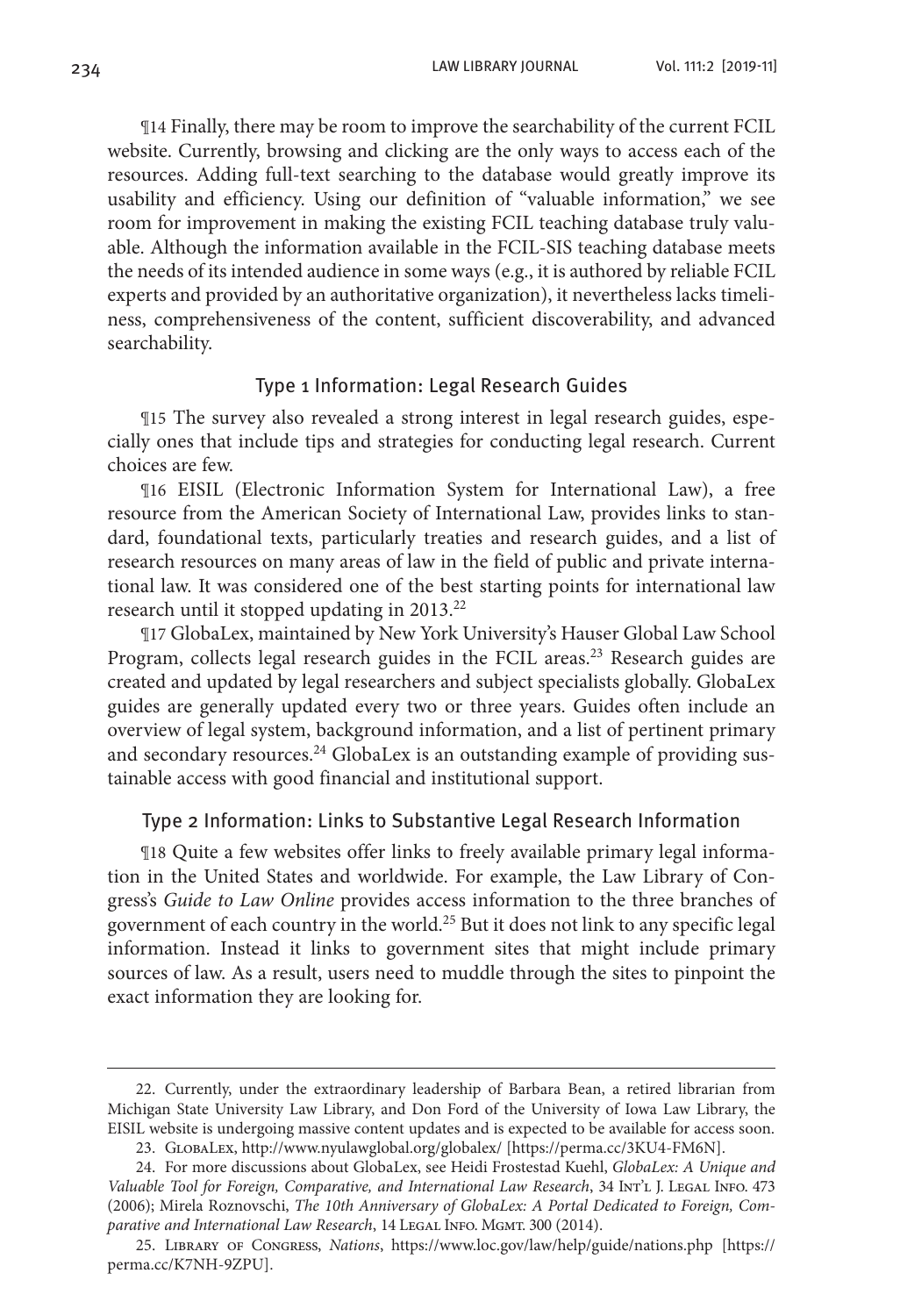¶19 Another well-known resource that provides links directly to government publications, including primary law, is *Government Gazettes Online*. 26 Unfortunately, due to a need for funding and human resources, the website stopped updating in 2003. Here, we have a good example of failure to maintain sustainable access due to lack of financial and institutional support.<sup>27</sup>

¶20 We conclude that current websites do not meet users' needs due to the lack of (1) sufficient discoverability, (2) assurance of the currency of information, and (3) more advanced searching functionalities. Each of these weaknesses is reasonably attributable to lack of institutional support and human and financial resources, which are discussed in detail next.

## **The Economic Model for Providing Free Access to Legal Information**

¶21 Providing free access to international and foreign legal research is easier said than done. What are the justifications for providing free access to legal research information, and are they strong enough to overcome the costs? In this section, we argue that the types of legal information discussed thus far are analogous to legal scholarship and source code, which should be made available under open access principles and open source principles, respectively. Further, law schools and professional associations such as AALL and the ABA should bear the costs to provide free access to their stakeholders and legal researchers in general because doing so is an obligation consistent with their fundamental missions.

¶22 Open access, along with the closely related concept of open source, traces back to at least the mid-1980s (but the concepts predate software and even computers).28 In 1986, the Free Software Foundation published the famous *Free Software Definition*, authored by Richard Stallman. The gist of the *Free Software Definition* is that free software is "free as in freedom," but not "free as in beer." More specifically, four freedoms define free software or, in a broader term, open source: (1) "the freedom to run the program, for any purpose" with no restriction in terms of purpose; (2) "the freedom to study how the program works, and adapt it to your needs" with no restriction on the understanding and modification of the program; (3) "the freedom to redistribute copies" with no charge; and (4) "the freedom to improve the program, and release your improvements to the public" to benefit the entire community.29

¶23 Twelve years later, Jon Hall and others founded the Open Source Initiative (OSI), using the term "open source," rather than "free," software.<sup>30</sup> According to OSI, "open source" means free distribution of software with a license that includes source code, with no discrimination against persons or groups or specific fields of endeavor, and with no restrictions to specific products or software on a technology-

30. Henrik Udsen, *Open Source Licenses*, *in* User Generated Law: Re-constructing Intellectual Property Law in a Knowledge Society 99, 103 (Thomas Riis ed., 2016).

<sup>26.</sup> Gov't Gazettes Online, http://www-personal.umich.edu/~graceyor/doctemp/gazettes /index.htm [https://perma.cc/FPA6-H9ZQ].

<sup>27.</sup> Email exchange between Alex Zhang and Grace York, the documents webmaster (on file with authors).

<sup>28.</sup> Wikipedia*, History of Free and Open-Source Software*, https://en.wikipedia.org/wiki/History \_of\_free\_and\_open-source\_software [https://perma.cc/J6EL-2R62].

<sup>29.</sup> Free Software Found. Eur., *What Is Free Software*?, http://fsfe.org/about/basics/freesoft ware.en.html[https://perma.cc/ZX8L-PK9Z].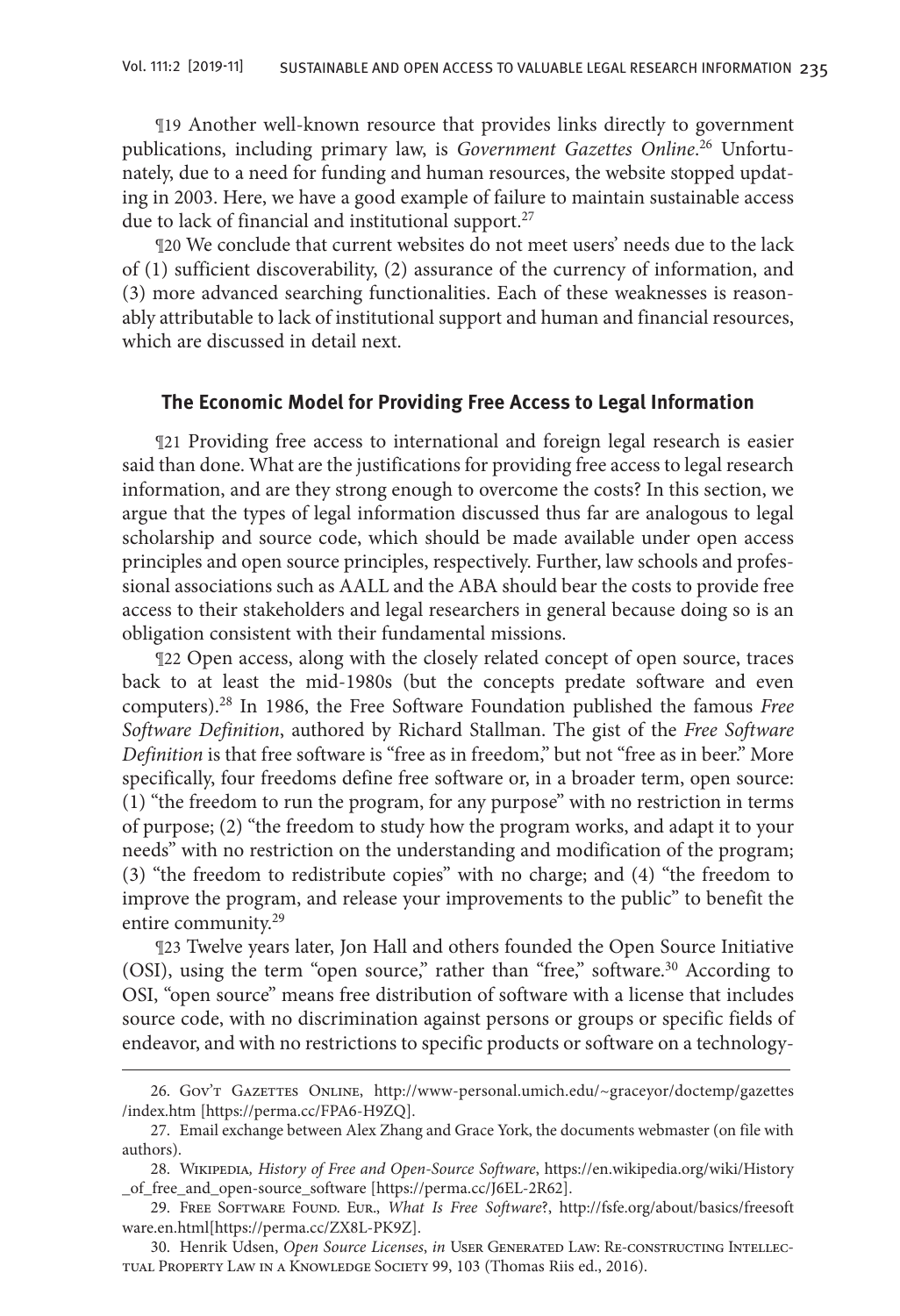neutral platform.31 Despite some philosophical differences between free software and open source software, the practical implication is the same: to encourage sharing software or code freely. But the sharing is not without cost.

¶24 "Open access" is probably a more familiar term to librarians than "open source," as it is mainly about sharing resources and collections. Peter Suber initiated a timeline of the open access movement in 2009, which is available in the Open Access Directory (OAD) for crowdsourcing editing efforts.<sup>32</sup> According to this timeline, the U.S. Department of Education and the National Library of Education pioneered the open access effort by launching the Educational Resources Information Center (ERIC). The project first focused on disseminating documents relevant to special education teachers and then expanded to a larger database that covers publications and materials related to education more generally and freely available to anyone to browse and download without a license.<sup>33</sup>

¶25 Since 2000, there have been quite a few attempts to define the term "open access" in the field of legal information and scholarship.<sup>34</sup> In 2008, U.S. law library directors met at Duke School of Law in Durham, North Carolina, and drafted the Durham Statement on Open Access to Legal Scholarship, calling for free access to law reviews and journals in stable, open, and digital formats.<sup>35</sup>

¶26 We argue that Type 1 material is likened to the legal scholarship embraced by the Durham Statement (and other open access principle statements), which encourages us to share under the open access principle; Type 2 material, we argue, is more akin to source code or software to be shared openly under open source principles. The ultimate goal we strive to achieve is to make both types of information freely available and with unrestricted use.

¶27 We advocate for the free availability of legal information, including both Type 1 and Type 2 materials, without incurring financial cost on the part of consumers or users. In other words, anyone in the world should be able to access these materials online when needed. More important, by "availability" we include that users should be able to read, download, and easily understand the information provided. By "unrestricted" we mean that users should be able to reuse or modify the information to serve their own purposes, without any conditions or discrimination against anyone or any specific field. By "use" we mean that users can make informed decisions on whether and how to reuse or modify the information for their own purposes effectively at any time, including reprinting and redistributing on the web with proper credit given.<sup>36</sup> It is about the credibility, reliability, and

<sup>31.</sup> *Id.* 103–04.

<sup>32.</sup> Open Access Directory, *Timeline of the Open Access Movement*, http://oad.simmons.edu /oadwiki/Timeline [https://perma.cc/8CB7-7HF6].

<sup>33.</sup> 50 Years of ERIC: 1964–2014, https://eric.ed.gov/pdf/ERIC\_Retrospective.pdf [https:// perma.cc/8NLS-XHSA].

<sup>34.</sup> *See*, *e.g.*, John Willinsky, The Access Principle: The Case for Open Access to Research and Scholarship (2006); Berlin Declaration on Open Access to Knowledge in the Sciences and Humanities (Oct. 22, 2003), https://openaccess.mpg.de/Berlin-Declaration [https://perma.cc/NE65 -R2VB]; Budapest Open Access Initiative Declaration (Feb. 14, 2002), https://www.budapestop enaccessinitiative.org/read [https://perma.cc/8WL5-K35D].

<sup>35.</sup> Durham Statement on Open Access to Legal Scholarship (Feb. 11, 2009), https://cyber .harvard.edu/publications/durhamstatement [https://perma.cc/PE6Y-JK27].

<sup>36.</sup> Proper balance and healthy interplay between copyright and open access can be tricky but is very important for sustainable development of open access. For more discussions on the interplay and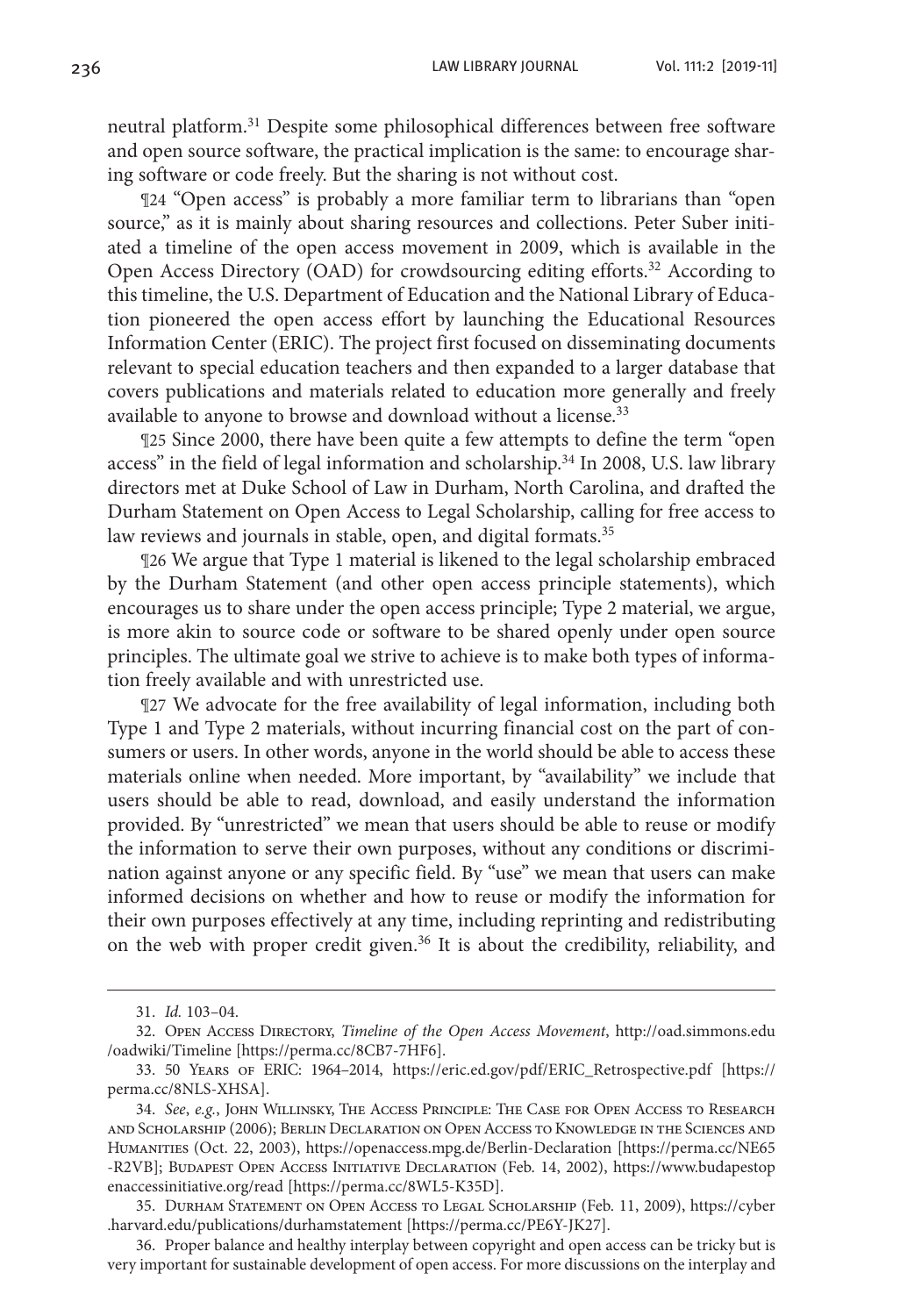trustworthiness of the information provided. This is especially important with legal information, including any information that directs users to primary or secondary legal resources.

¶28 On the other hand, free access is "free" as in "free speech," not as in "free beer."37 The access to information may be available to users for free. But the information itself and the process of creating and updating information, and the resources and tools to keep the information open, are not free at all. Next, we show that the value of legal research information on demand is strong enough to justify the cost of providing sustainable, free access to the information. Institutions such as law schools, libraries, and professional organizations should collaboratively bear the cost.

### Price of Providing Sustainable Free Access to Legal Research Information

¶29 Providing free access to Type 1 and Type 2 materials carries many associated costs. Jessica Litman argues that the "price of legal scholarship is not, however, set in the marketplace for legal periodicals but in the marketplaces for the people who write and edit them."<sup>38</sup> We believe this applies to both Type 1 and Type 2 materials; that is, there are financial costs, including operational costs and opportunity costs, incurred among authors, mostly law librarians, creating Type 1 materials such as research guides and teaching materials, and among people collecting and making available Type 2 materials, such as compiling a list of experts or of access points to primary legal sources.

¶30 These costs include librarians' salary and time spent on creating these materials, as opposed to time and energy spent on other job duties. These financial expenses are somewhat covered by law schools and law libraries supporting their law librarians' professional development through salaries or other benefits, such as extra payment for teaching, paid leave for research, and reimbursement for professional conferences and involvement. However, not all such expenses are paid through the above measures because tasks related to creating free access are rarely part of the main job responsibilities for law librarians. They therefore often do not take priority over other important law librarian duties, and the time that a librarian can spend on them is minimal. This likely also explains why many resources we examined previously are not up-to-date, making them of diminishing value to their target audience. To provide sustainable and timely access to legal information materials meeting the real needs of our intended audience, we need to find additional sources of funding.

¶31 On the other hand, creating and maintaining media (such as a website or database) to provide access to or about valuable information is different from creating the content itself. It requires additional expenses such as maintaining a website or a server, and additional skill sets, such as building and maintaining a scalable website, building a searchable database, and updating the website (which is differ-

relationship between copyright and open access, see Robert C. Denicola, *Copyright and Open Access: Reconsidering University Ownership of Faculty Research*, 85 Neb. L. Rev. 351 (2006); Greg Lastowka, *Digital Attribution: Copyright and the Right to Credit*, 87 B.U. L. Rev. 41 (2007).

<sup>37.</sup> GNU Operating Sys., *What Is Free Software*, https://www.gnu.org/philosophy/free-sw .en.html [https://perma.cc/CS2B-4AWW].

<sup>38.</sup> Jessica D. Litman, *The Economics of Open Access Law Publishing*, 10 Lewis & Clark L. Rev. 779, 787 (2006).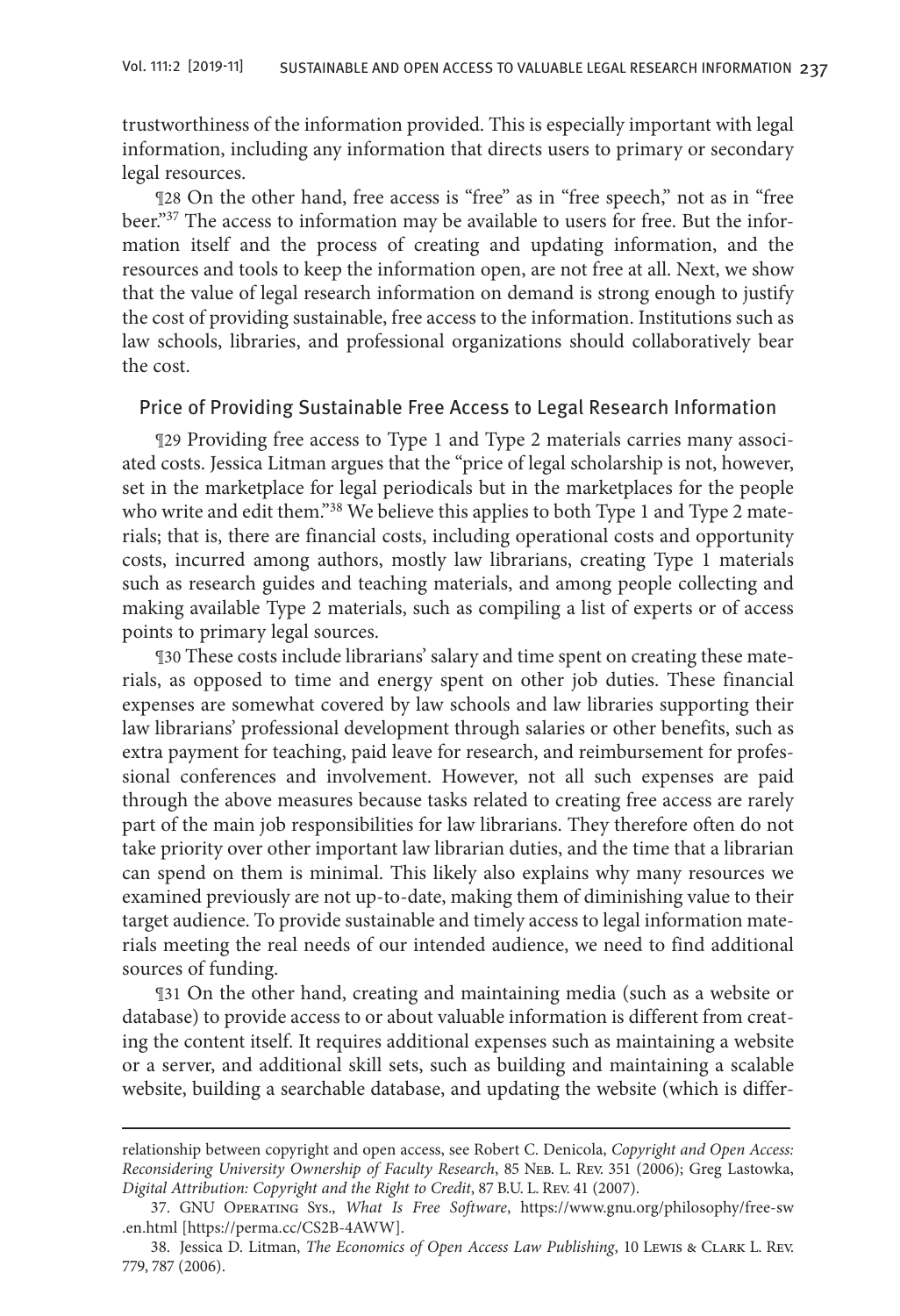238 LAW LIBRARY JOURNAL Vol. 111:2 [2019-11]

ent from updating the content itself). Law libraries and law schools supporting librarians creating and sharing course materials and research guides may not support the same librarians spending time and resources on building, updating, or marketing resources and websites that are not affiliated with their institutions. Such a situation might lead to increased costs.

¶32 Many of the overhead costs of making these types of information available on the web for free are already paid by libraries, schools, or governments as part of their primary missions. So the price of the resources needed to create and put the kind of information on the web for free is a small part of the whole cost. The biggest exception, other than an increase in time and energy expended, might be specialized software, for instance, for supporting complex searching or creating citators. Thus, for some institutions, any additional cost is marginal.

¶33 As Greenleaf, Chung, and Mowbray of AustLII explain, the "main constraining factor on the non-government ('independent') LIIs involved in largescale free access publication is funding: their systems are free to use, but not free to build. Every LII looks after the funding of its own system."<sup>39</sup> Many different financial models support LII platforms, with some models working better than others. The effectiveness of the models directly impacts the value of the resources created. For example, AustLII relies on multiple funding sources, most of them entities such as academic and nonprofit institutions, primary firms and publishers, and governmental groups.40 No single type of funding source is close to covering ten percent of its funding stream. CanLII, on the other hand, largely relies on individual contributions through its legal professional membership fees.<sup>41</sup> As a result, the scope of content is largely based on its members' needs and preferences and focuses mostly on practical legal resources.<sup>42</sup>

¶34 These are relevant success stories. The current model determines its intended audience. They are sustainable because they have secured sufficient funding under the current model to provide timely and reliable content freely to their intended audience, their financial contributors. But LIIs focus on primary sources of legal information and offer little to no secondary resources. Because primary legal information is created and often made available by government agencies, offering access to it costs significantly less than offering access to secondary information. Certainly, transferring primary source information to LII platforms and keeping those platforms up to date costs something. But LIIs are more information curators than information creators, which results in fewer costs. $43$ 

¶35 Nevertheless, websites and resources have become obsolete or faded away due to a lack of sustainable funding sources. For example, the Global Legal Infor-

<sup>39.</sup> Graham Greenleaf, Philip Chung & Andrew Mowbray, *UPDATE: Legal Information Institutes and the Free Access to Law Movement*, GlobaLex (Feb. 2018), http://www.nyulawglobal.org/globalex /Legal\_Information\_Institutes1.html [https://perma.cc/6L57-59SU].

<sup>40.</sup> AustLII, *2017 Funding Sources*, http://www.austlii.edu.au/austlii/contributors/ (last visited Feb. 19, 2019).

<sup>41.</sup> *See* Sean Hocking, *Funding the LIIs*, Slaw (July 26, 2011), http://www.slaw.ca/2011/07/26 /funding-the-liis/ [https://perma.cc/3SC5-CMMV]; Colin Lachance, *\$34 Well Spent*, Slaw (July 28, 2011), http://www.slaw.ca/2011/07/28/colin-lachance-34-well-spent/ [https://perma.cc/3R5M -YVL2].

<sup>42.</sup> *See* Lachance, *supra* note 41.

<sup>43.</sup> Some LIIs invest in providing citator tools, which will incur additional financial costs. But that is not the focus of this article.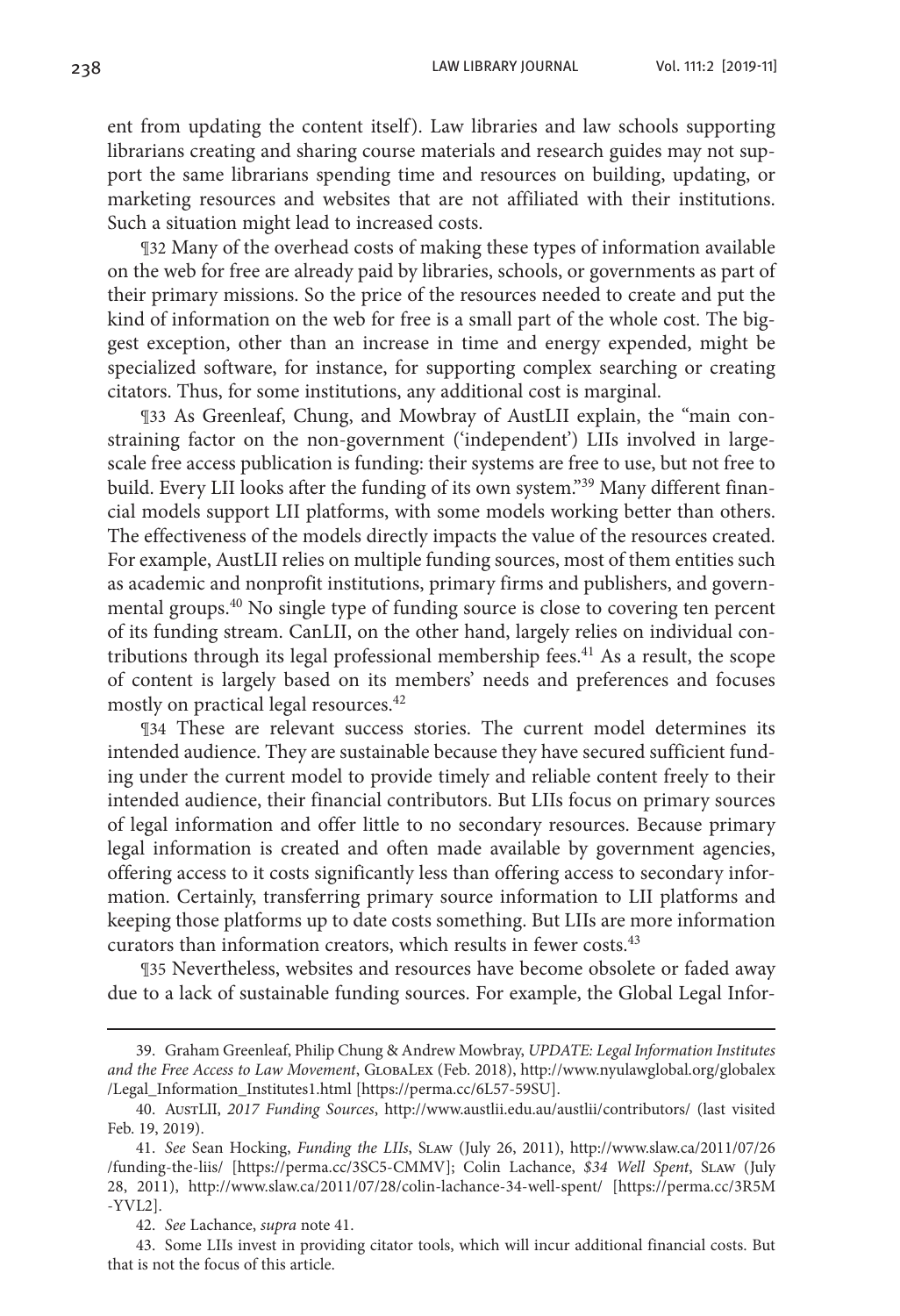mation Network (GLIN), a superstar network/database in 2009,44 provided free access to the laws of many countries from official sources, but it has provided no updates since 2014.45 A lack of long-term institutional support appears to be the main factor in GLIN's failure to maintain its database. Another example is *Official Government Gazettes Online*, once maintained by Grace York, then government documents librarian at University of Michigan. It became obsolete after York retired in 2003.46

¶36 In sum, financial funding and institutional support are two critical factors for providing sustainable resources. The question then becomes whose obligation is it to provide the funding and support. We answer this question next.

## Who Should Bear the Cost?

¶37 Institutional stakeholders such as law schools, law libraries, and professional organizations should bear the cost collectively and individually, for three primary reasons: (1) Free access to both Type 1 and Type 2 legal information is indispensable for promoting legal education and fulfills the core missions of these institutions. (2) The majority of beneficiaries are legal (and legal information) professionals, who also represent the key stakeholders of professional organizations such as AALL and ABA. (3) Free sustained access ultimately benefits the public and enhances access to justice, a social obligation these institutions share.

## Access to Free Legal Research Information Promotes Legal Education

¶38 Academics and practicing professionals uniformly recognize the value of legal scholarship. Writes Joseph Scott Miller, "Open access scholarship, by virtue of its openness on the web, can spark the creation of a new social layer of metadata that connect and comment on that scholarship."47 More specifically, promoting open access scholarship enhances the dissemination of knowledge both horizontally and vertically. Horizontally, it helps make the scholarship available to all legal professionals, faculty members, students, judges, and attorneys worldwide. Vertically, it encourages additional layers of comments and feedback on a legal issue or topic, which then stimulates deeper thoughts and analyses.

¶39 Legal research scholarship meets all the criteria of legal scholarship. Although there is no uniform standard in evaluating legal scholarship, Edward L. Rubin argues that excellent legal scholarship must meet four criteria: normative clarity, persuasiveness, significance, and applicability.48 The first two criteria evalu-

<sup>44.</sup> Library of Congress, *Introduction to the Global Information Network* (June 4, 2009), https:// www.loc.gov/today/cyberlc/feature\_wdesc.php?rec=4596 [https://perma.cc/242Q-4WMP].

<sup>45.</sup> Rutgers Univ. Libraries, *Global Legal Information Network (GLIN)*, http://www.libraries .rutgers.edu/indexes/glin [https://perma.cc/RLF3-RFNE].

<sup>46.</sup> *See* Official Gov't Gazettes Online, http://www-personal.umich.edu/~graceyor/doctemp /gazettes/ [https://perma.cc/2UNX-SADA]. The project was originally initiated by two University of Michigan School of Information students as an intern project at the Dag Hammerskjold Library. After the students graduated from the School of Information, the University of Michigan Government Document Librarian took over the project. *Id.*

<sup>47.</sup> Joseph Scott Miller, *Foreword: Why Open Access to Scholarship Matters*, 10 Lewis & Clark L. Rev. 733, 737 (2006).

<sup>48.</sup> Edward L. Rubin, *On Beyond Truth: A Theory for Evaluating Legal Scholarship*, 80 CAL. L. Rev. 889 (1992).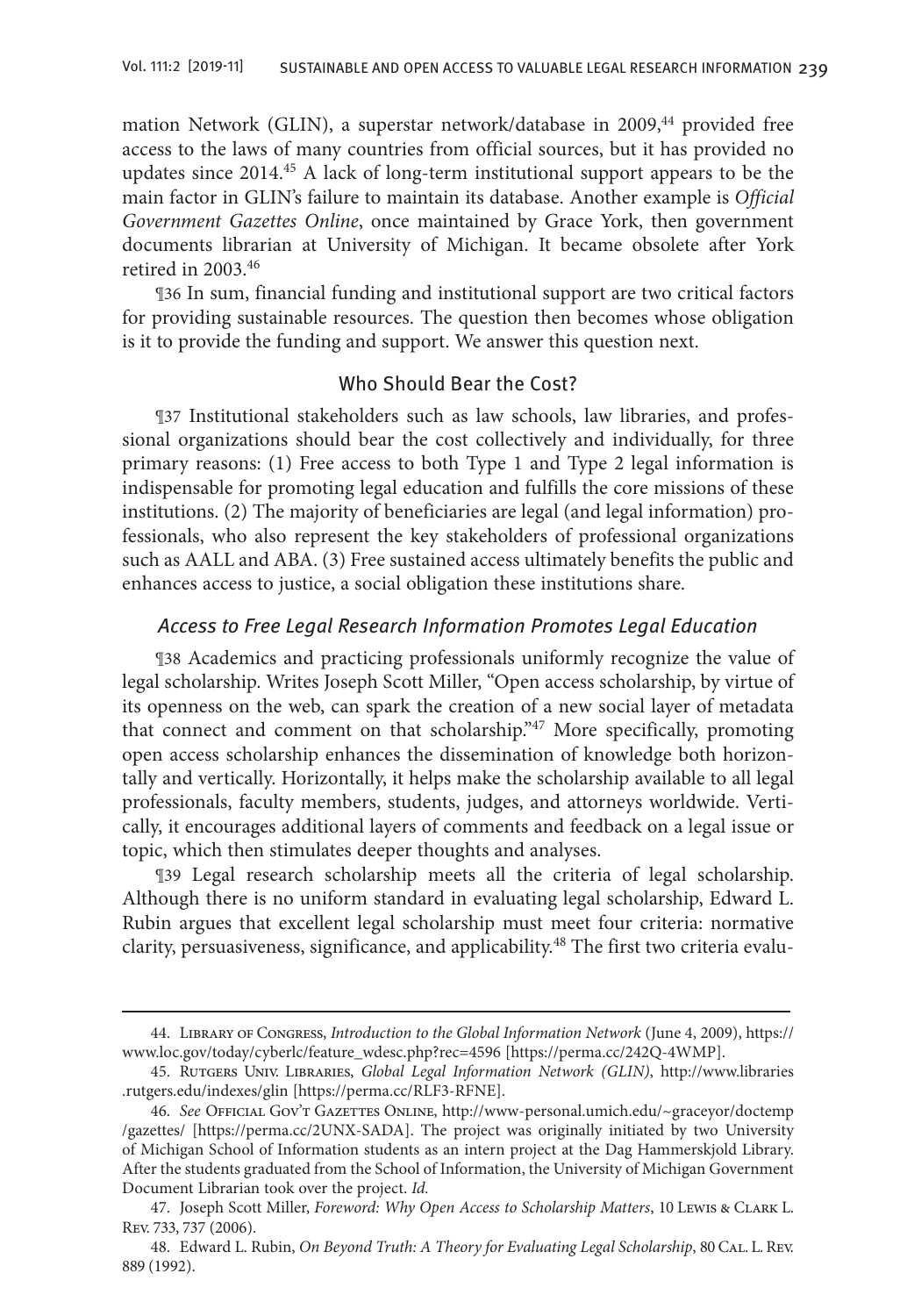ate descriptive scholarship, and the latter two look at legal scholarship as a "performance" and measure its utility and practical value.

¶40 A close review of the two types of legal research scholarship discussed in this article demonstrates that legal research scholarship meets Professor Rubin's criteria. First, legal research scholarship, such as research guides, is a type of normative legal scholarship. It includes a clear statement of how people should conduct their legal research and provides specific examples of resources to support their statement of legal research process. Therefore, it meets the criterion of "normative clarity," that is, "identifying . . . controlling norms with clarity and . . . explaining their relationship to . . . specific arguments."49

¶41 Second, legal research scholarship is persuasive when it provides clear and useful statements regarding research strategies and the research process. Our strengths as law librarians lie in the breadth and depth of our knowledge of legal resources and our abilities to create research plans and smart, cost-effective research strategies, which comes from extensive legal research experience. The more frequently we show our strengths through our scholarship, the more likely we are to persuade our intended audience. Unfortunately, librarians' other job responsibilities often leave little time or energy to produce scholarship that showcases our understanding of legal resources and research strategies. As librarians, we need to allocate more time and resources to create research guides that provide clear strategies, identify pertinent and thoroughly vetted resources, and thoughtfully test research processes for readers.

¶42 Third, Professor Rubin defines significance as "a work's relationship to the ongoing development of the field."50 Legal research scholarship, such as research guides or annotated bibliographies, relates closely to the development of legal information and legal research. It is also important for the development of substantive law. For example, an annotated bibliography offering a deep understanding and analysis of current substantive legal scholarship, such as treatises and law review articles in the area of administrative law, will certainly promote scholars' and practitioners' understanding and further their own contributions to that area of law. Finally, legal research scholarship can apply to any area of legal research, giving it obvious practical value. In sum, legal research scholarship clearly meets at least one commentator's well-thought-out system for assessing legal scholarship.<sup>51</sup>

¶43 Open access to Type 2 legal information ("source code") requires additional justification and explanation, however. Unlike legal research scholarship, a list of access points to primary laws or experts doesn't look like scholarship in the first place. A pure compilation of a list does not seem to have added value or reflect additional efforts by authors or compilers. However, let's think about the example of West's Key Number System. By thoroughly indexing the body of U.S. case law, West's Key Number System fundamentally changed the way people understand the U.S. legal system and how they research substantive areas of law.<sup>52</sup> Furthermore, an

52. *See*, *e.g.*, Robert C. Berring, *Legal Research and the World of Thinkable Thoughts*, 2 J. App. Prac. & Process 305 (2000); Joshua M. Silverstein, *Using the West Key Number System as a Data* 

<sup>49.</sup> *Id.* at 915.

<sup>50.</sup> *Id.* at 931.

<sup>51.</sup> Similar analyses can be applied to legal research teaching materials. Teaching materials are directly tied to the law schools' teaching missions. No further analyses or further explanations are needed for this part as most, if not all, law schools offer legal research courses.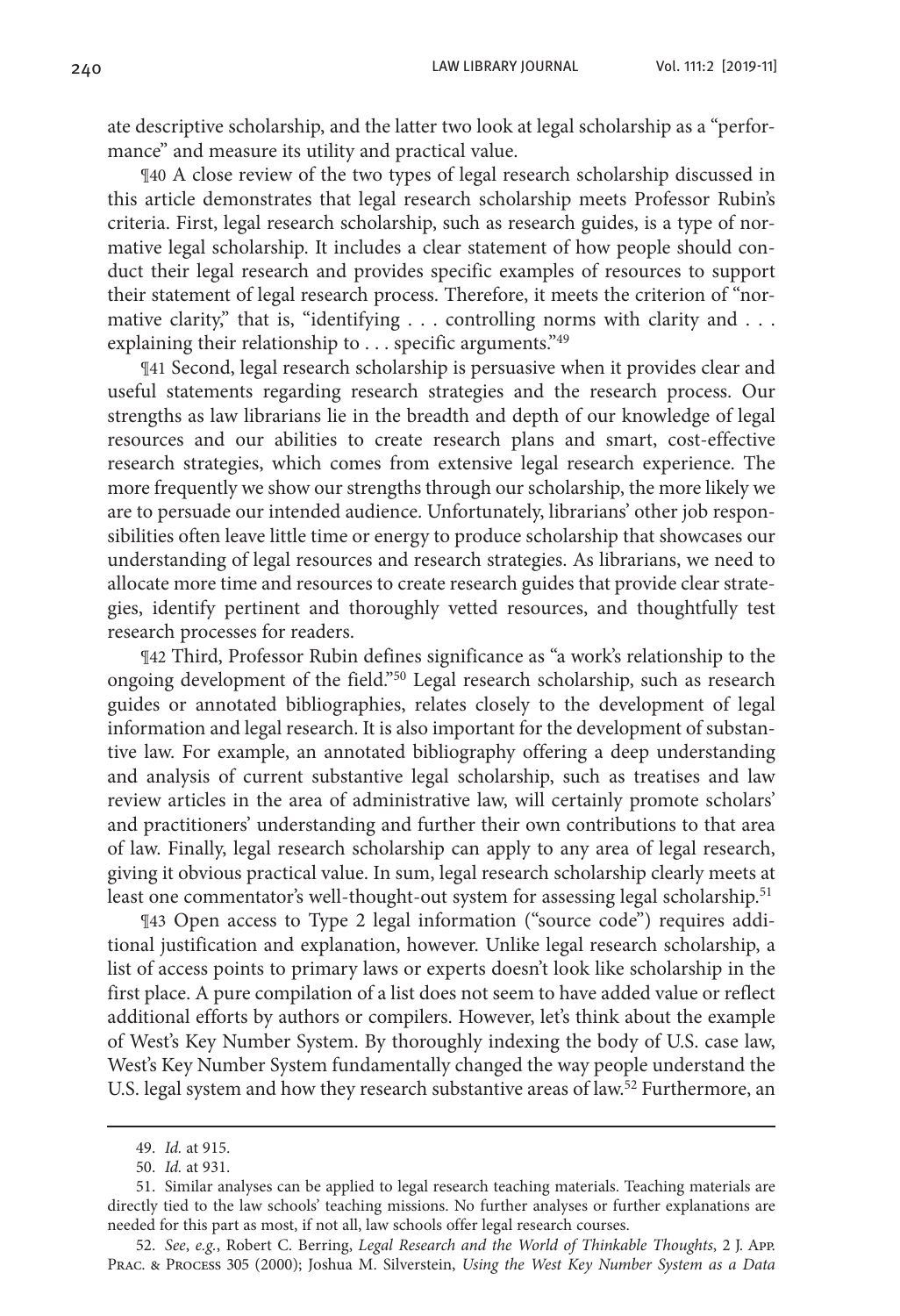annotated list of access points changes the nature of the product. The annotation itself becomes the added value and increases the normative clarity as well as the practical value of the product.

## Access to Free Legal Research Information Promotes the Core Missions of AALL and ABA

¶44 Professional organizations are empowered financially and politically to represent their members, to advance the profession, and to make social contributions and devote public services to the profession. For example, AALL's mission is to "advance[] the profession of law librarianship and support[] the professional growth of its members through leadership and advocacy in the field of information and information policy."53 As a result, it hosts annual conferences and webinars, supports publications to disseminate knowledge,<sup>54</sup> and recommends guidelines such as *Competencies of Law Librarianship*. 55 The ABA's mission "is to serve equally our members, our profession and the public by defending liberty and delivering justice as the national representative of the legal profession."56 It has created hundreds of professional publications, organized conferences, set accreditation standards, and recommended rules of professional conduct for attorneys and judges.

¶45 Both organizations allocate resources to create knowledge and set professional standards, but neither has spent significant time or resources on providing free legal resources. To our disappointment, AALL does not allocate funding for special interest sections, such as FCIL-SIS, to update their websites or create or disseminate specialized knowledge and information. And while ABA does have a section on legal education, it does not appear to focus on research.<sup>57</sup> Is it because legal research is not an integral part of the legal or legal information profession? The answer, of course, is no. Common characteristics of what constitutes a profession are that it is intellectual, learned, and practical.58 Knowledge is an essential element for law librarianship to be recognized as a profession.<sup>59</sup> There is no doubt that legal research information is an important and indispensable part of the knowledge that law librarians should build and develop. It is also important and essential for attorneys and other practitioners to develop such knowledge for their practice. The importance of legal research is recognized by the profession as a whole, demonstrated by the 1992 MacCrate Report<sup>60</sup> and the more recent ABA Standards incor-

*Collection and Coding Device for Empirical Legal Scholarship: Demonstrating the Method via a Study of Contract Interpretation*, 34 J.L. & Com. 203 (2016).

<sup>53.</sup> Am. Ass'n of Law Libraries, *Strategic Directions*, https://www.aallnet.org/about-us/what-we -do/strategic-directions/ [https://perma.cc/UF73-P8RL].

<sup>54.</sup> Am. Ass'n of Law Libraries, *Publications*, https://www.aallnet.org/resources-publications /publications/ [https://perma.cc/AQ57-EUVK].

<sup>55.</sup> Am. Ass'n of Law Libraries, *Public Policies*, https://www.aallnet.org/about-us/what-we-do /policies/public-policies/ [https://perma.cc/5JYN-5H4M].

<sup>56.</sup> Am. Bar Ass'n, *About the ABA*, https://www.americanbar.org/about\_the\_aba/ [https://perma .cc/CC28-VNUY].

<sup>57.</sup> *See*, *e.g.*, Am. Bar Ass'n, Section of Legal Education and Admissions to the Bar, *About Us*, https://www.americanbar.org/groups/legal\_education/about\_us/ [https://perma.cc/4PZR-3XBB].

<sup>58.</sup> Alex "Xiaomeng" Zhang, *Discovering the Knowledge Monopoly of Law Librarianship Under the DIKW Pyramid*, 108 Law Libr. J. 599, 2016 Law Libr. J. 29.

<sup>59.</sup> *Id.* at 606, ¶ 22.

<sup>60.</sup> Am. Bar Ass'n, Section of Legal Education and Admission to the Bar, Legal Education and Professional Development: Report of the Task Force on Law Schools and the Professions: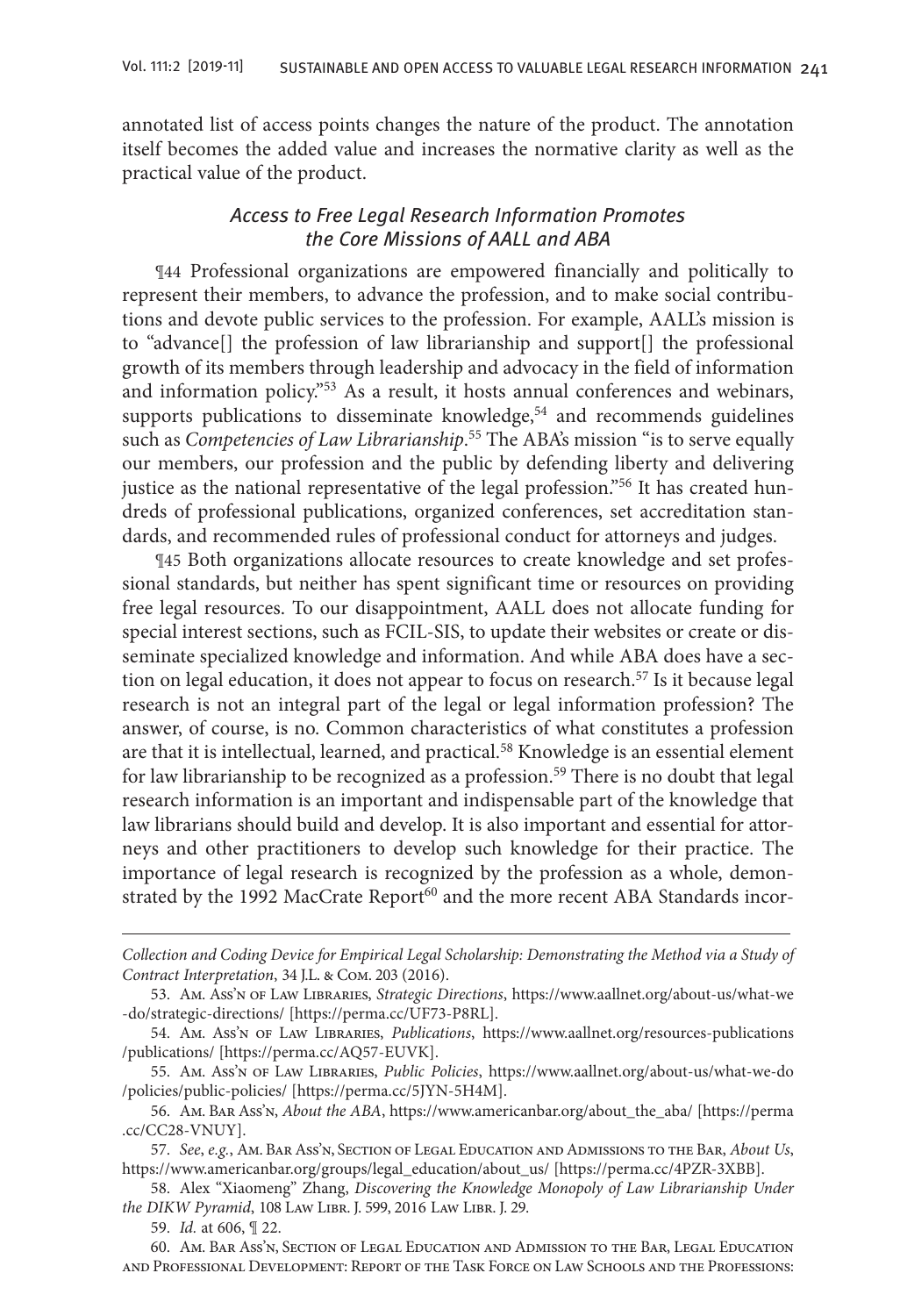242 LAW LIBRARY JOURNAL Vol. 111:2 [2019-11]

porating experiential education requirements to improve students' practical skills, including legal research skills.<sup>61</sup> The concern regarding students and attorneys lacking sufficient legal research skills is spread across all legal professionals and institutional stakeholders, including law firms,  $62$  judges,  $63$  and law professors.  $64$ 

¶46 By "research" we do not mean merely the rote memorization of the characteristics of certain tools. One must also understand the organization of legal knowledge and vocabulary of law.<sup>65</sup> One must be able to combine them with the most appropriate search capabilities and tools. One must be able to create effective search strategies. These are important skills for conducting legal research.

## Access to Free Legal Research Information Benefits the Public and Enhances Access to Justice

¶47 AALL and ABA each expresses its firm commitment to supporting access to justice and providing legal services to the public.<sup>66</sup> Moreover, both organizations have a strong interest in providing leadership in international legal development.<sup>67</sup>

NARROWING THE GAP (1992), https://www.americanbar.org/content/dam/aba/publications/misc /legal\_education/2013\_legal\_education\_and\_professional\_development\_maccrate\_report).auth checkdam.pdf [https://perma.cc/XUW8-A62M].

61. *See* Am. Bar Ass'n, 2018–2019 Standards and Rules of Procedure for Approval of Law Schools, https://www.americanbar.org/groups/legal\_education/resources/standards.html [https:// perma.cc/J8T8-QABU].

62. Jill L. K. Brooks, *Great Expectations: New Associates' Research Skills from Law School to Law Firms*, 28 Legal Ref. Servs. Q. 291 (2009).

63. *See*, *e.g.*, Total Television Entm't Corp. v. Chestnut Hill Vill. Assocs., 145 F.R.D. 375, 385 (E.D. Pa. 1992) ("The frequency with which Jackson has appeared as counsel in this district . . . reinforces the need for him immediately to take steps to rectify the poor legal research ability he has demonstrated in this case, . . . and . . . several other cases as well.").

64. *See*, *e.g.*, Richard A. Danner, S. Blair Kauffman & John G. Palfrey, *The Twenty-First Century Law Library*, 101 Law Libr. J. 143, 147, 2009 Law Libr. J. 9,  $\parallel$  19 ("[O]ne of the things I've heard from our alumni is that we're sending out too many students into law firm practice who don't have the best research skills and, in fact, too often have to learn legal research on the job."); Joan S. Howland & Nancy J. Lewis, *The Effectiveness of Law School Legal Research Training Programs*, 40 J. Legal Educ. 381, 383 (1990) ("The study confirmed the consensus of many law faculty, attorneys, and law librarians that summer clerks and recent graduates lack knowledge of available sources and are unable to develop efficient research strategies."); Marilyn R. Walter, *Retaking Control Over Teaching Research*, 43 J. LEGAL EDUC. 569, 571 (1993) ("The seductive characteristics of CALR are documented in a 1990 article which supports the generally held view of law professors, lawyers, and law firm librarians that the research skills of law students are weak and that the students' overreliance on computers has only made them worse."); Christopher G. Wren & Jill Robinson Wren, *The Teaching of Legal Research*, 80 Law Libr. J. 7, 9 (1988) ("Throughout the period the bibliographic emphasis has prevailed in legal research instruction, law students, law professors, librarians, and employers have lamented the inadequacy of students' and recent graduates' research skills.").

65. *See* Roger H. Bruning, Gregory J. Schraw & Royce R. Ronning, Cognitive Psychology and Instruction 55–59 (3d ed. 1999); National Research Council, How People Learn: Brain, Mind, Experience, and School: Expanded Edition 32–44 (2000); Earl Hunt, *What Is a Theory of Thought?*, *in* The Nature of Cognition 3, 32 (Robert J. Sternberg ed., 1999).

66. *See* Am. Ass'n of Law Libraries, Special Comm. on Access to Justice, Law Libraries and Access to Justice (2014), https://www.aallnet.org/wp-content/uploads/2017/11/2013-2014-Com mFR-Access-to-Justice-Special-Committee.pdf [https://perma.cc/8VJV-T6U6]; Am. Bar Ass'n, *Resource Center for Access to Justice Initiatives*, https://www.americanbar.org/groups/legal\_aid\_indi gent\_defendants/initiatives/resource\_center\_for\_access\_to\_justice.html [https://perma.cc/9TDK -WCQE].

67. *See* Am. Ass'n of Law Libraries, *Foreign, Comparative & International Law SIS*, https://www.aallnet.org/sections/fcil [https://perma.cc/FAZ5-B5SR]; Am. Bar Ass'n, *International*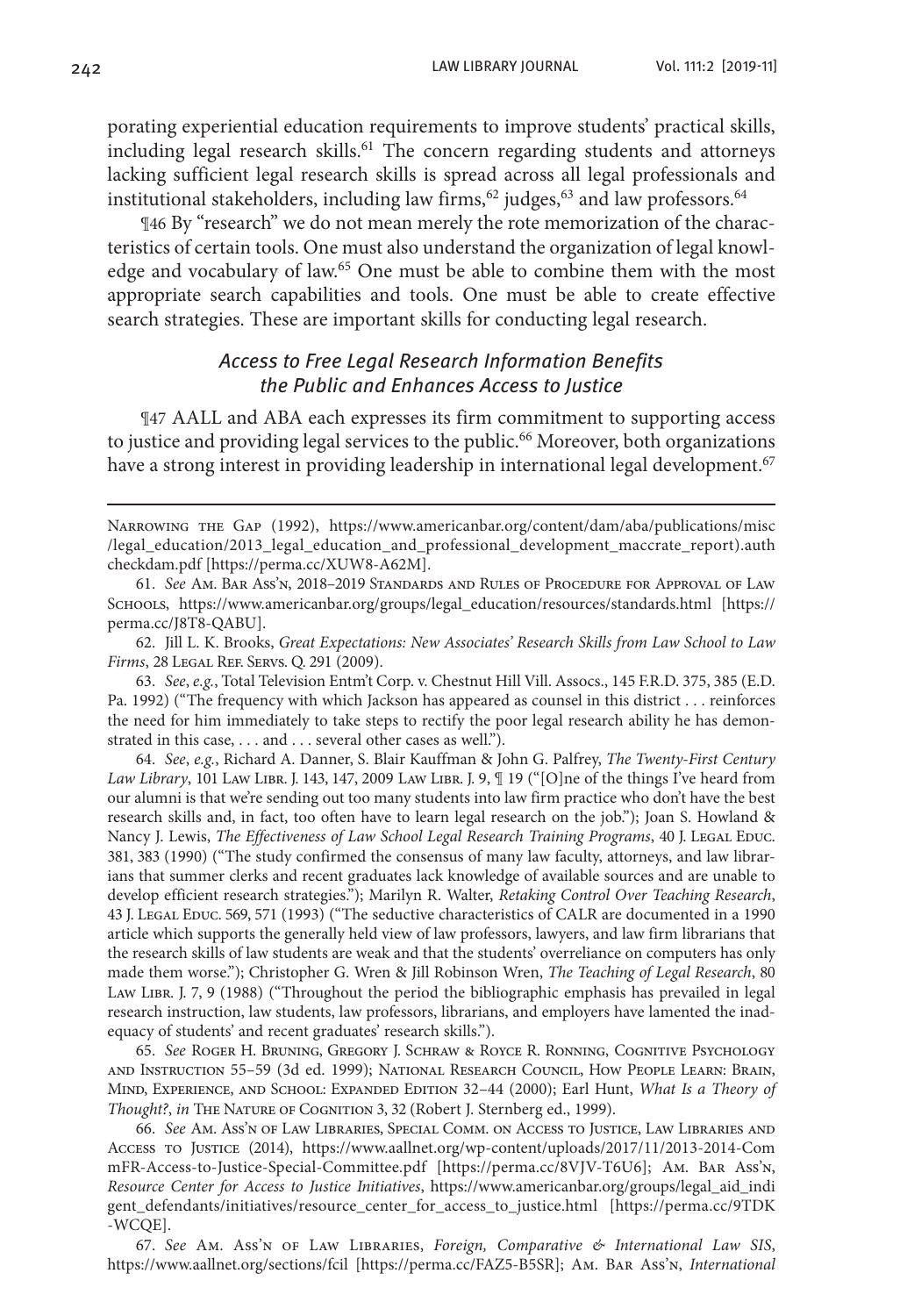Providing free access to international legal research information should be an integral component of promoting legal development in international and foreign law.

¶48 If AALL's mission is to "advance the profession of law librarianship," then providing access to legal information, especially legal research information, should certainly be a priority of the organization. If the ABA's mission is to enhance the legal profession, then providing access to legal information should be its priority, too, because the profession it represents heavily relies on access to legal information, including legal research information.

¶49 Their actions, however, do not match their mission statements. The ABA does not, for instance, have a group for professionals interested in legal research, as the American Society of International Law does.<sup>68</sup> Although it has a substantial publishing program, very few of the items in it appear to provide the kind of material discussed in this article. AALL does a little better. After all, *Spectrum*, *Law Library Journal*, the various SIS newsletters, and blogs do sometimes have articles on legal research in specific areas. But they seem randomly scattered throughout AALL publications. AALL has no central portal with citations or links to these places, and neither AALL nor the SISs attempt to sustain any of them. So they do not fit our definition of discoverable, accessible, or sustainable. The organization that comes closest to providing research guides, teaching materials, or links to substantive legal research information is the Legal Writing Institute. Its *Second Draft* publication is an e-journal of original articles on a variety of topics related to legal writing; many of them deal with the importance and role of research in teaching legal writing, and many of those articles are written by law librarians.<sup>69</sup> It has many other excellent resources that might contain articles on legal research, but our cursory examination did not reveal any that appeared to fit into our categories of interest.70

## **A New Framework: Crowdsourcing and Collective Wisdom**

¶50 So how can we create a framework or system to pull together the profession's unmet legal information needs and achieve the goal of providing free access to legal information in a timely and sustainable fashion? We recommend an open system framework to encourage collaboration among all the stakeholders we have identified: law librarians, law schools and libraries, and professional associations. The goal of this framework or system is to ensure sustainable sharing of legal

*Law Committees*, https://www.americanbar.org/groups/international\_law/committees.html [https:// perma.cc/S8FC-UNP4].

<sup>68.</sup> Am. Soc'y of Int'l Law, *International Legal Research Interest Group*, https://www.asil.org /community/international-legal-research [https://perma.cc/QEH5-PRZ9].

<sup>69.</sup> Legal Writing Inst., *The Second Draft*, https://www.lwionline.org/publications/second-draft [https://perma.cc/Y85D-LX3B].

<sup>70.</sup> One could add a number of other organizations for whom research is part of their missions, though none fit our definitions. For instance, even though AALS has a Section on Legal Writing, Reasoning, and Research, it does not appear to provide research guides, teaching materials, or links to substantive legal research information. If it does, it is behind a members-only paywall, thus failing our definition of accessible. *See* Am. Ass'n of Law Libraries, *Section on Legal Writing, Reasoning, and Research*, https://memberaccess.aals.org/eWeb/dynamicpage.aspx?webcode=ChpDetail&chp\_cst \_key=b1def4dc-ec71-4168-8d29-a5517d2a18c7 [https://perma.cc/6VBZ-Q4XH].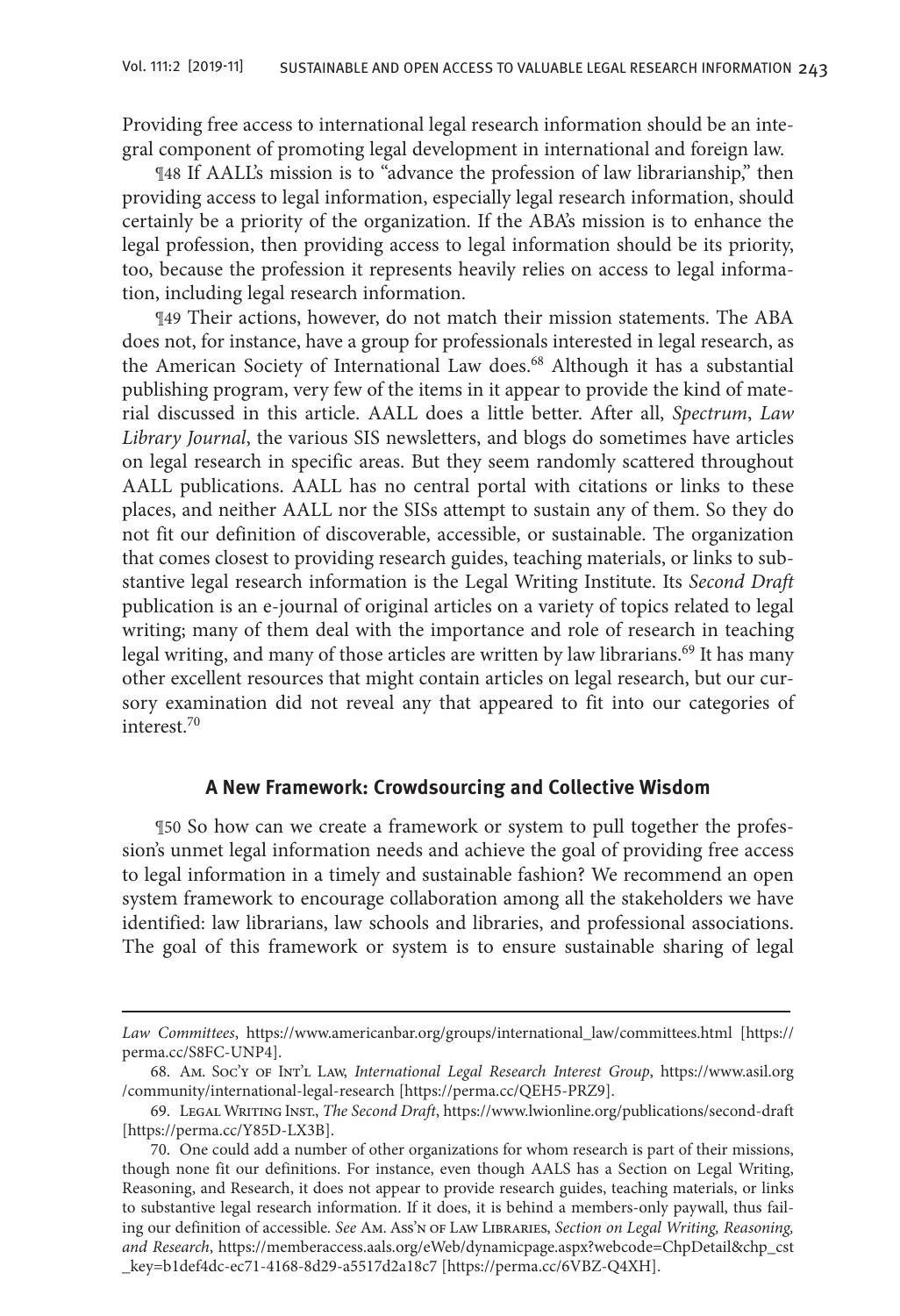research information that meets the demands of legal and legal information professionals.

¶51 We are not trying to create a formal organization; instead, we picture the framework as an open system, an informal but collaborative framework driven by the common interest of its stakeholders, both individuals and institutions. The open system approach to organizations is not new in the organizational studies field. In 1966, Daniel Katz and Robert Kahn identified nine common characteristics of an open system: importation of energy; throughput; output; systems as cycles of events; negative entropy; information input, negative feedback, and the cooling process; the steady state and dynamic homeostasis; differentiation; and equifinality.<sup>71</sup> We believe the framework we propose possesses the nine common characteristics, and the model is founded on the concept of crowdsourcing and collective intelligence. The key elements of both theories are human participants supported by technology tools to support commonly shared goals.

### An Open System

¶52 The system must be open in order to be sustainable. An open system model looks at an organization as an "energic input-output system in which the energic return from the output reactivates the system."72 It is based on the assumption that an organization is about relationships, which include the constant and changing interaction of individual components both within an organization and between the organization and external environments. An organization is not merely a sum of individuals.

¶53 A closed system cannot achieve the ultimate goal of providing sustainable and timely access to valuable legal research information because information needs change over time. Therefore, the scope and definition of valuable legal research information is dynamic. Only an open system can constantly embrace the changing needs of the end users. The system we propose is composed of a few subsystems, such as law schools, law libraries, and professional organizations. The smallest units of the system are individual law librarians and legal researchers contributing to the development of valuable legal research information. However, individual efforts are not sufficient to guarantee sustainable access. Using the language of Katz and Kahn, we need an open system that imports energy and feedback from external forces, transforms the energy into products, and exports the products to the external environment to finish a cycle of events and then start a new cycle of events. The system must be open so that it can develop negative entropy and maintain a dynamic homeostasis through interactions within and outside the system.

## Theoretical Foundation: Crowdsourcing and Collective Intelligence

¶54 But we do not need just any open system, be it part of a formal or informal organization. In fact, no existing formal or informal organization can do it alone. Law schools are not doing it; law libraries are not doing it; and professional associations are not doing it. Their current structure, competing goals, and sources of finance make them incapable of doing it independently. Commercial companies, such as Lexis, Westlaw, and Bloomberg, provide legal (research) information, but

<sup>71.</sup> Daniel Katz & Robert L. Kahn, The Social Psychology of Organizations 19–26 (1966). 72. *Id.* at 16.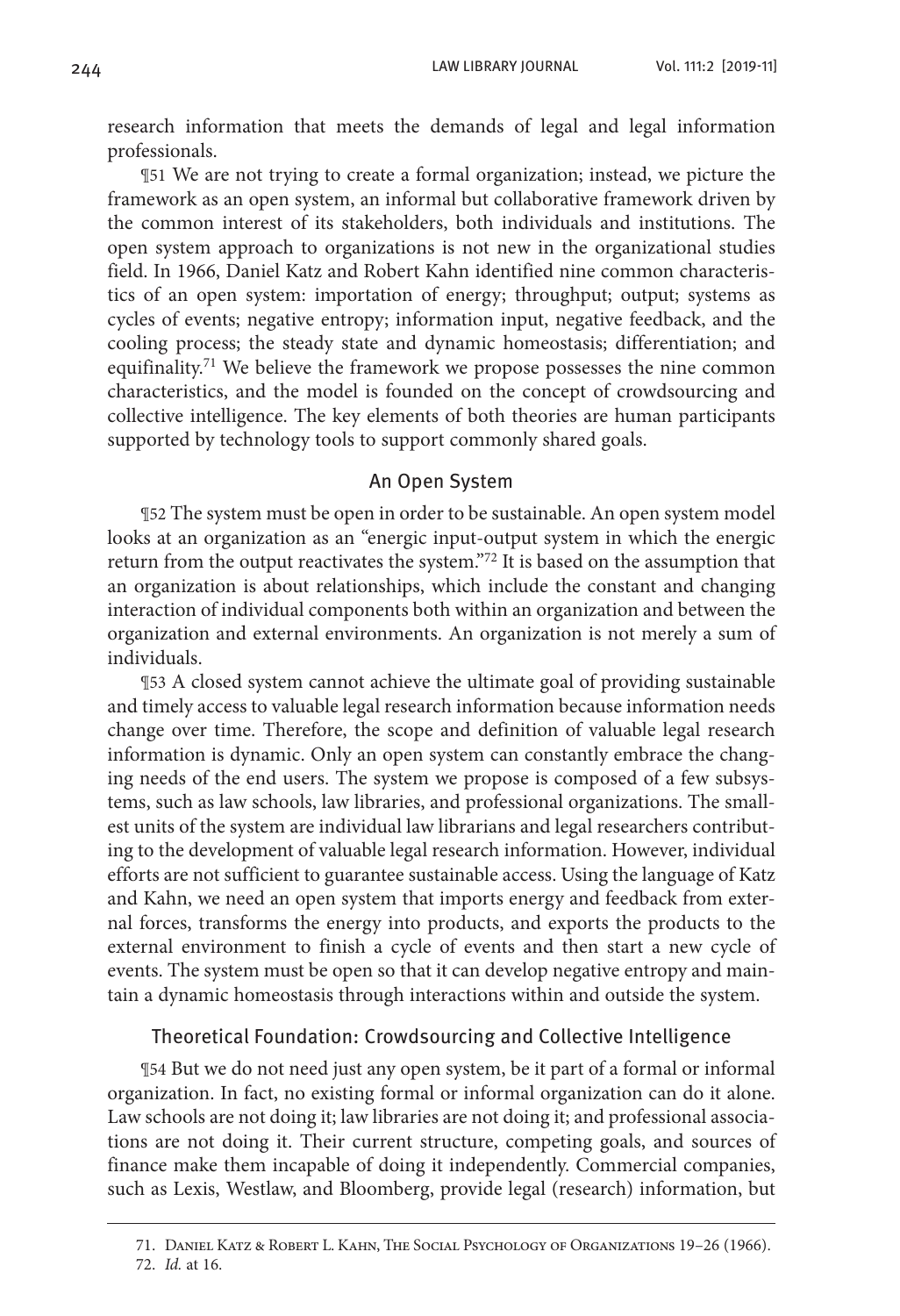not for free. Startups striving to provide open access of legal information are often purchased by one of the giant commercial companies<sup>73</sup> or end up providing only partial information for free. When it comes to legal research and practice, relying on partial information can be more dangerous than acting without information.

¶55 Instead, we call for an open system founded on a crowdsourcing framework. Crowdsourcing is a buzzword now, but it is not a new idea. The earliest major event using crowdsourcing dates back to 1714, when the British government offered a monetary prize to the public to solicit ideas to measure a ship's longitudinal position.74 There are many types of crowdsourcing activities: crowdsourcing answers,<sup>75</sup> crowdsourcing data and information,<sup>76</sup> and crowdsourcing knowledge.<sup>77</sup> In the library and information field, the crowdsourcing principle has been applied in a number of ways. For example, collaborative online communities such as Mendeley78 have met scholars' emerging research needs. Collaborative library services allow libraries to share their collections via interlibrary loan. Listservs are another great example demonstrating crowdsourcing value.

¶56 But not all crowdsourcing efforts are successful, and there are underlying difficulties due to the nature of crowdsourcing framework. It is not perfect and it does not guarantee success. There are crowdsourcing issues being discussed by experts in many disciplines, including information, management, and business. Many scholars have attempted to define the term "crowdsourcing" from various perspectives.<sup>79</sup> The key elements of crowdsourcing are commonly agreed to include crowd wisdom or collective intelligence, a shared problem that needs to be solved, a mass collaboration, and a low-cost (and somewhat regulated) infrastructure.

¶57 The assumption is that a smart or wise crowd is possible if the group and its opinions and ideas are diverse, come from independent sources, are decentralized, and can be aggregated.<sup>80</sup> Similarly, Don Tapscott and Anthony D. Williams argue that collective intelligence, through mass collaboration in an open, volunteering, and widespread environment, can generate better activities than the sum of individual intelligence.<sup>81</sup> Other authors argue even that the collective intelligence

<sup>73.</sup> For example, LexisNexis recently acquired Ravel. Connie Loizos, *Ventured-Backed Ravel Law Sells to LexisNexis* (June 10, 2017), https://techcrunch.com/2017/06/10/venture-backed-ravel-law -sells-to-lexisnexis/ [https://perma.cc/K42Y-VXBU].

<sup>74.</sup> Longitude Prize, *About Us*, https://longitudeprize.org/about-us/history [https://perma.cc /L6PR-DP64].

<sup>75.</sup> *See*, *e.g.*, Quora, https://www.quora.com/ [https://perma.cc/EHH4-G8QK].

<sup>76.</sup> *See*, *e.g.*, Danielle Kim, *Crowdsourcing to Preserve Our Nation's History*, Data-Smart City Solutions (Oct. 28, 2014), http://datasmart.ash.harvard.edu/news/article/crowdsourcing-to-pre serve-our-nations-history-553 [https://perma.cc/77TH-K8ZA].

<sup>77.</sup> Examples of knowledge crowdsourcing include sharing knowledge at conferences or via listserv, on the web, and through calls for papers.

<sup>78.</sup> Mendeley, https://www.mendeley.com/ [https://perma.cc/9BQT-R982].

<sup>79.</sup> For instance, Enrique Estellés-Arolas, Raúl Navarro-Giner & Fernado González-Ladrán-de-Guevara listed 28 definitions of crowdsourcing in their chapter, *Crowdsourcing Fundamentals: Definition and Typology*, *in*, Advances in Crowdsourcing 33–48 (Fernando J. Garrigos-Simon, Ignacio Gil-Pechuán & Sofia Estelles-Miguel eds., 2015).

<sup>80.</sup> *See* James Surowiecki, The Wisdom of Crowds: Why the Many Are Smarter Than the Few and How Collective Wisdom Shapes Business, Economies, Societies and Nations (2004).

<sup>81.</sup> *See* Don Tapscott & Anthony D. Williams, Wikinomics: How Mass Collaboration Changes Everything (2006). Anita Williams Woolley and her coauthors verified the idea. *See* Anita Williams Woolley et al., *Evidence for a Collective Intelligence Factor in the Performance of Human Groups*, 330 Sci. 686, 687–88 (2010) (showing neither average nor maximum intelligence of those in the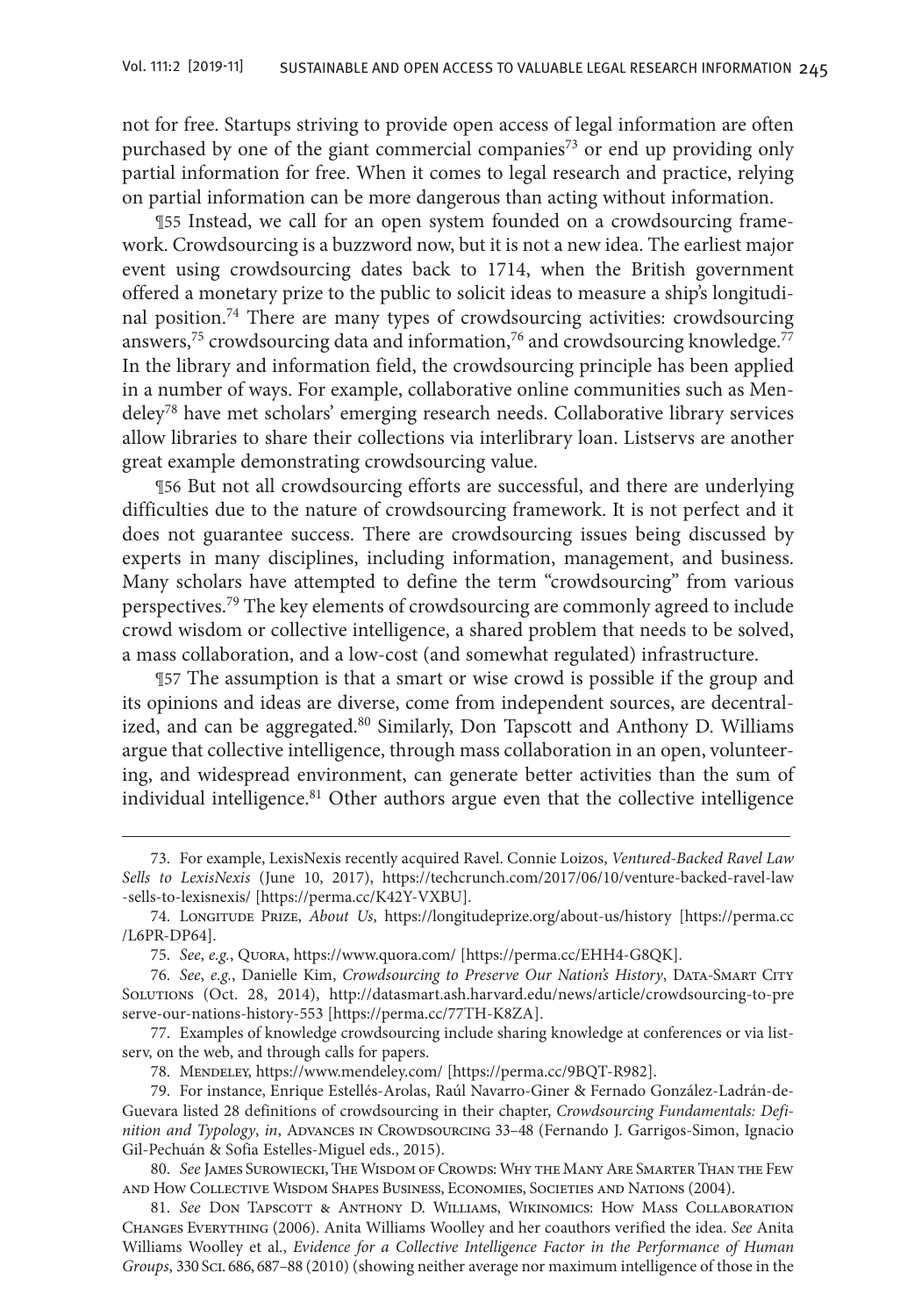may be enhanced by the average social sensitivity of group members; women as a group are more highly socially sensitive than men.<sup>82</sup> We should harness this power to a greater extent to improve the performance of our profession.

¶58 Furthermore, to attract volunteers in the long term, the benefits of volunteering must outweigh the costs (e.g., time, lack of compensation). Researchers have identified a series of intrinsic and extrinsic motivation factors that drive the growth of crowdsourcing initiatives. These factors include altruistic factors, such as a sense of obligation to the profession and community, and not-so-altruistic factors, such as enjoyment of the work itself, desire for recognition and visibility by peers, opportunities that may come in the future due to the volunteering activities, skills development, and networking opportunities.<sup>83</sup> In a conference paper exploring motivation factors for sustained participation in crowdsourcing, the authors added the following additional motivation factors driving sustained engagement: a sense of becoming and continuing to be the center of a community, identity formation, and increased skills and knowledge.<sup>84</sup>

## A New Framework

¶59 It is time to picture our framework, which aligns all stakeholders' interests to create sufficient incentives for them to make contributions in a sustainable way. The goal is to provide sustainable and valuable legal research information at the lowest possible cost. In order for a framework to be sustainable in the first place, the infrastructure must allow the import of energy, the transformation of the energy into tangible services and products, their export to the external environment, and a feedback and response mechanism to maintain sufficient negative entropy to maintain a steady state and dynamic homeostasis. All these features are essential elements for an open system.

¶60 Furthermore, the system must be based on a crowdsourcing framework founded on the concept of the wisdom of crowds and collective intelligence. We propose a framework that uses the wisdom of the information research expert crowd, not just any crowd. This factor helps eliminate the quality concerns that bother many experts studying crowdsourcing initiatives.<sup>85</sup> This does not mean there would be no quality control in the system, but soliciting expert teams helps

crowd is significantly correlated with the collective intelligence factor and not predictive of criterion task performance). The idea has also been confirmed in David Engel et al., *Reading the Mind in the Eyes or Reading Between the Lines? Theory of Mind Predicts Collective Intelligence Equally Well Online and Face-to-Face*, 9 PLoS ONE (2014), doi:10.1371/journal.pone.0115212, http://journals.plos.org /plosone/article?id=10.1371/journal.pone.0115212.

<sup>82.</sup> See Anita Williams Woolley et al., *Collective Intelligence and Group Performance*, 24 CURRENT Directions in Psychol. Sci. 420 (2015); Woolley et al., *supra* note 81.

<sup>83.</sup> For more discussion on motivations and the effectiveness of motivating factors to attract people to crowdsourcing communities, see Yannig Roth, Daren C. Brabham & Jean-François Lemonie, *Recruiting Individuals to a Crowdsourcing Community: Applying Motivational Categories to an Ad Copy Test*, *in* Advances in Crowdsourcing 13, *supra* note 79.

<sup>84.</sup> Corey B. Jackson et al., *Motivations for Sustained Participation in Crowdsourcing: Case Studies of Citizen Science on the Role of Talk, in 48TH HAW. INT'L CONF. ON Sys. Sci. (2015), https://static1* .squarespace.com/static/51eaef71e4b08ce140f8f6ce/t/560ea8a6e4b0a053ccfd529e/1443801254416/7 367b624.pdf [https://perma.cc/829Q-EGAD].

<sup>85.</sup> Jing Wang, Panagiotis G. Ipeirotis & Foster Provost, *Quality-Based Pricing for Crowdsourced Workers*, NYU Working Paper No. 2451/31833 (2013), https://papers.ssrn.com/sol3/papers .cfm?abstract\_id=2283000 [https://perma.cc/8W7Z-6VF7].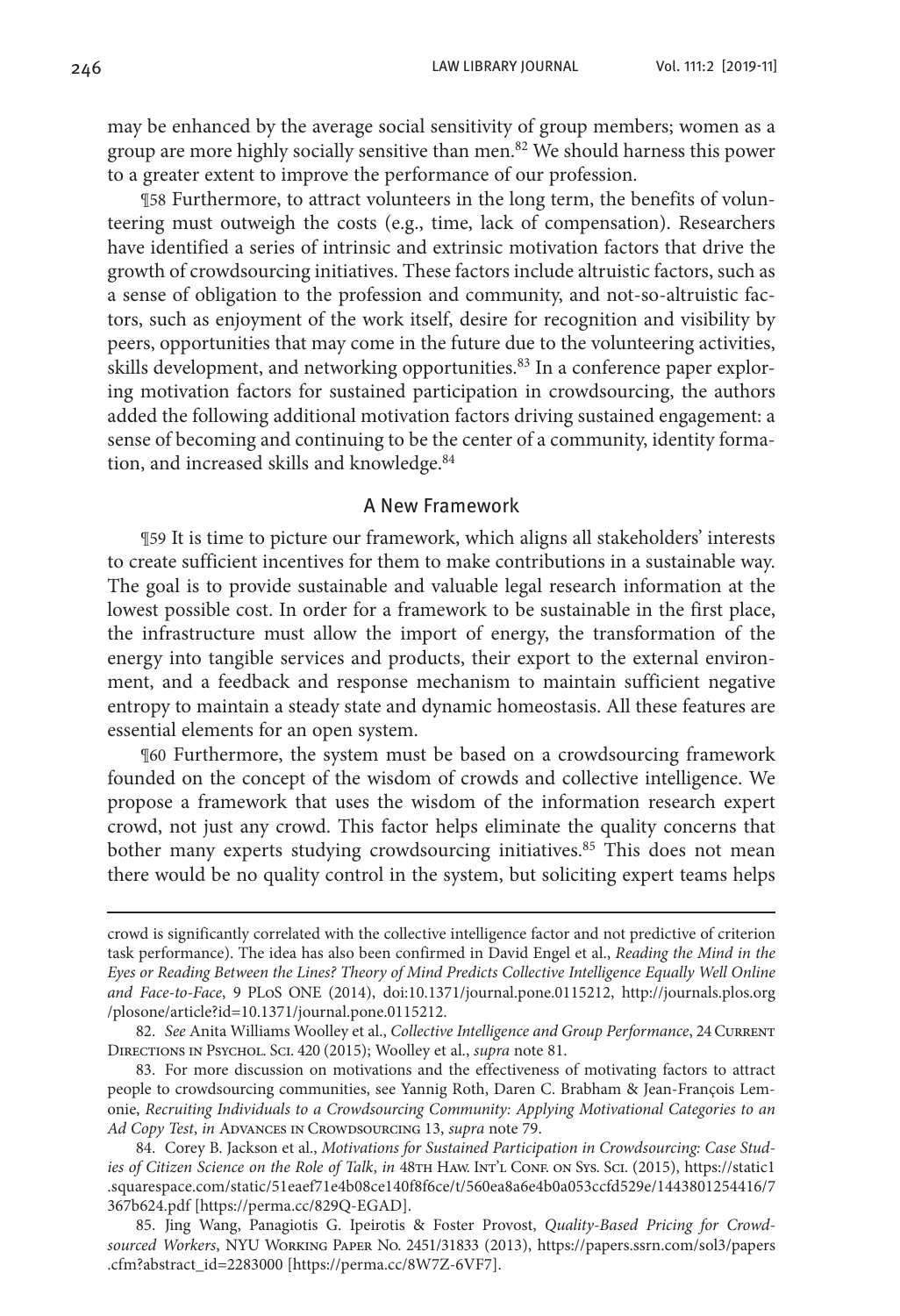#### **Figure 1**

#### Feedback and Response



to minimize the risks and costs of quality assurance. The system must also provide sufficient motivations to make it work in the long term and must allow the contributors to justify their costs, including financial and opportunity costs. Figure 1 illustrates the organization, structure, and movement of energy and information of such a system.

¶61 First, law schools, law libraries, and professional organizations should import a lot more energy than they have done thus far. Energy includes financial support (from both law schools/libraries and professional organizations for developing and maintaining the content), professional support (from law libraries/ schools to support more professional involvement and volunteering by making professional development one of the priorities and evaluating factors for librarians' professional and career advancement), and administrative support (such as funding and technical support provided by professional organizations to create a platform or database for information sharing).

¶62 Second, the exported product and services must meet the needs of our targeted audience, the audience identified in the survey. For the system to be sustainable, the professionals, their organizations, and the law schools would have to exercise persistent effort to stay attuned to the changing needs of the audience. However, there appears to be a mismatch between information currently available and the actual needs of the audience. Legal researchers need more than just a list of resources for any specific legal topic; they need to benefit from legal information experts' demonstrated understanding of resources and research strategies. Constantly monitoring and understanding their needs requires understanding of the legal development of specific subject areas, the legal publishing landscape, and the resources available. This should be part of the professional development goal of any law librarian or legal information expert and should be supported by law schools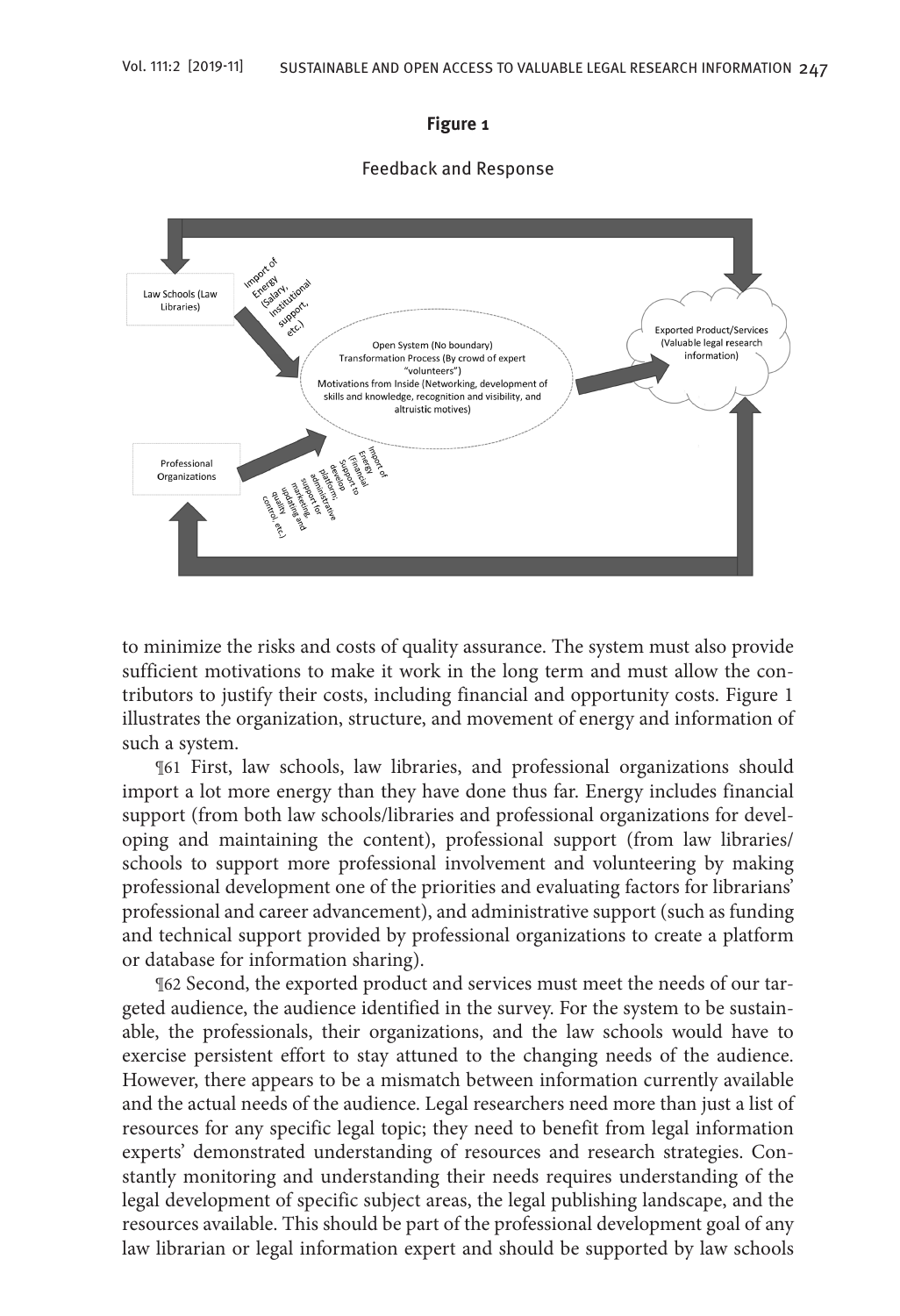and libraries. Opportunities to develop the skills should be provided by professional organizations.

¶63 Third, the interactivity of the system necessitates constant communication between information creators and the targeted audience, including proactive listening and active responses to needs and feedback. This is critical to keep the feedback and response section of the system working and to keep a homeostatic system.

¶64 Fourth, the motivational equation includes nonfinancial aspects as well as professional advancement and rising salaries. The framework will not be sustainable if there are no ongoing and strong intrinsic motivation factors even with sufficient financial, professional, and administrative support. A recent *Harvard Business Review* article adds two more factors that separate sustained crowdsourcing efforts and failing crowdsourcing efforts: proactive attention and reactive attention.<sup>86</sup> Proactive attention means give to get. The organization should present its ideas first and then invite people to discuss them. In our context, it requires the teams that coordinate the crowdsourcing efforts, such as volunteers of AALL's special interest sections, to periodically contribute to the framework, as opposed to passively calling for contributions. Reactive attention means responding publicly to suggested ideas or comments. In other words, there should be a mechanism that requires coordinators to provide public feedback to encourage and stimulate work and contribution. Feedback not only shows that the team cares but also helps contributors to develop, which is one of the primary motivations for many contributors. There should also be an award system that allows long-term contributors to move gradually closer to the center of the framework or the community to ensure sustained participation in the framework as described above.

¶65 Finally, emerging technologies need to play a role. Technology tools are changing the legal information and legal services fields. Effective utilization of technology tools requires both institutional support and individual skills and techniques. As the entire legal profession is being transformed by artificial intelligence and big data analytics, <sup>87</sup> and with commercial legal information providers swamped to make adjustments to gain competitive power in the (future) market,<sup>88</sup> we see little change along these lines in the law librarianship field. There appear to be no attempts to use artificial intelligence or big data to predict legal education and legal research needs, or attempts to use crowdsourcing platforms to share and promote

<sup>86.</sup> Linus Dahlander & Henning Piezunka, *Why Some Crowdsourcing Efforts Work and Others Don't*, Harv. Bus. Rev. (Feb. 21, 2017), https://hbr.org/2017/02/why-some-crowdsourcing-efforts -work-and-others-dont [https://perma.cc/X8X3-9PCE].

<sup>87.</sup> *See*, *e.g.*, Julie Sobowale, *How Artificial Intelligence Is Transforming the Legal Profession*, ABA J. (Apr. 2016), http://www.abajournal.com/magazine/article/how\_artificial\_intelligence\_is\_trans forming\_the\_legal\_profession [https://perma.cc/3PXX-LDS3]; Dennis Garcia, *Preparing for Artificial Intelligence in the Legal Profession*, Lexis Prac. Advisor J. (June 7, 2017), https://www.lexisnexis.com /lexis-practice-advisor/the-journal/b/lpa/archive/2017/06/07/preparing-for-artificial-intelligence -in-the-legal-profession.aspx [https://perma.cc/2CUQ-F7QA]; Elaine Ding & Daniel Castro, *How Data Analytics will Change the Legal Profession*, Ctr. for Data Innovation (July 4, 2016), https:// www.datainnovation.org/2016/07/how-data-analytics-will-change-the-legal-profession/ [https:// perma.cc/E9UE-M976].

<sup>88.</sup> *See*, *e.g.*, Ricci Dipshan, *LexisNexis Integrates Lex Machina Analytics Across Platforms, Under*scoring Big Data Demands, LEGALTECH NEWS (Jan. 31, 2017), https://www.law.com/legaltechnews/alm ID/1202778050618/?slreturn=20180021145733 [https://perma.cc/R6KH-K7GE] (archived on Lexis Advance).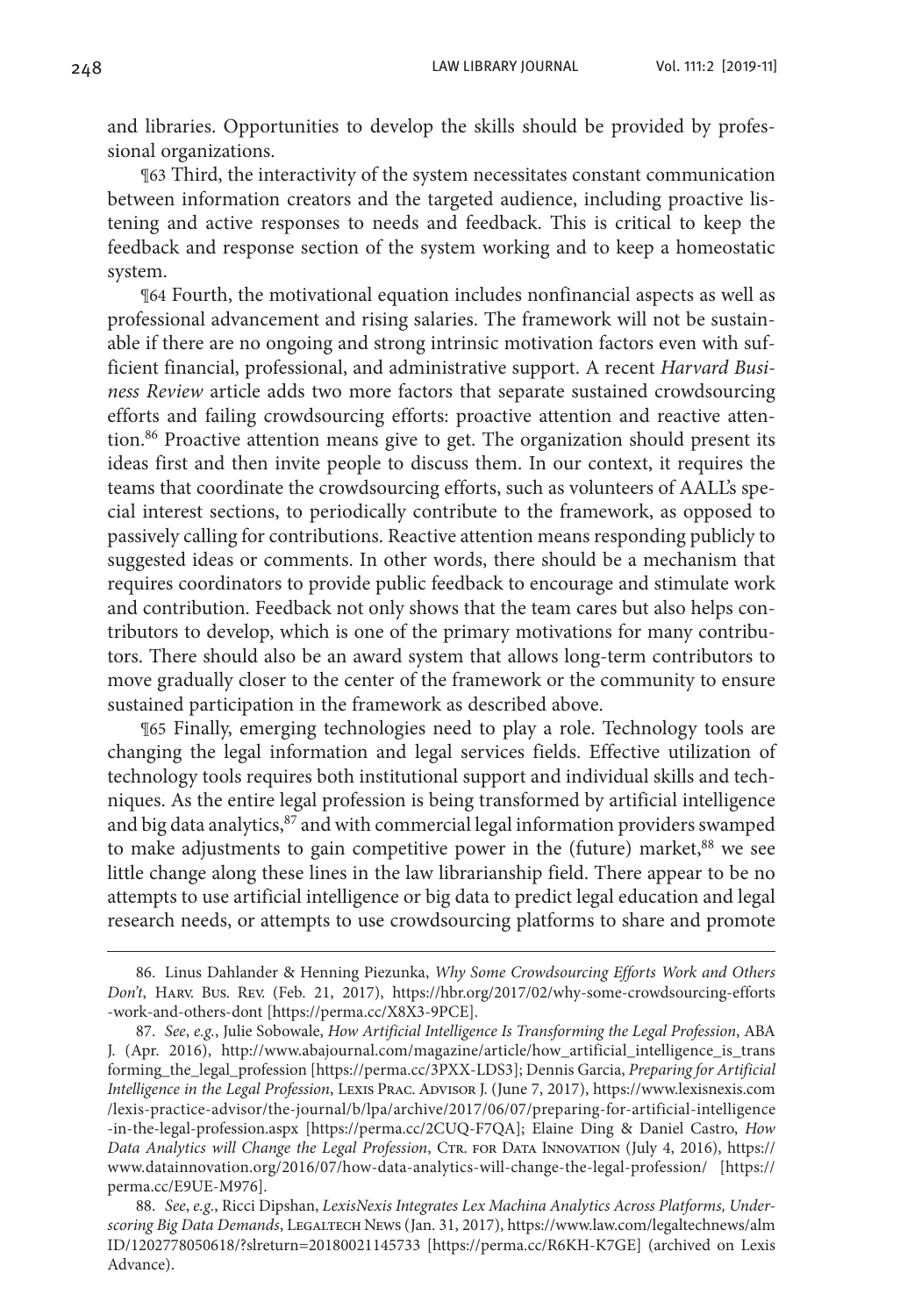legal research deliverables. We call for a framework that integrates emerging technologies seamlessly to further sustainable open access to valuable legal research information.

¶66 With all that said, we hope that our idea, despite being rudimentary, can generate more discussion and feedback on the dire issue of the lack of free, open, and sustainable access to valuable legal research information. More important, we urge individual stakeholders, such as librarians and legal researchers, and institutional stakeholders, such as law libraries, law schools, and legal professional organizations, to actively participate in this framework to create and maintain sustainable access to valuable legal research information.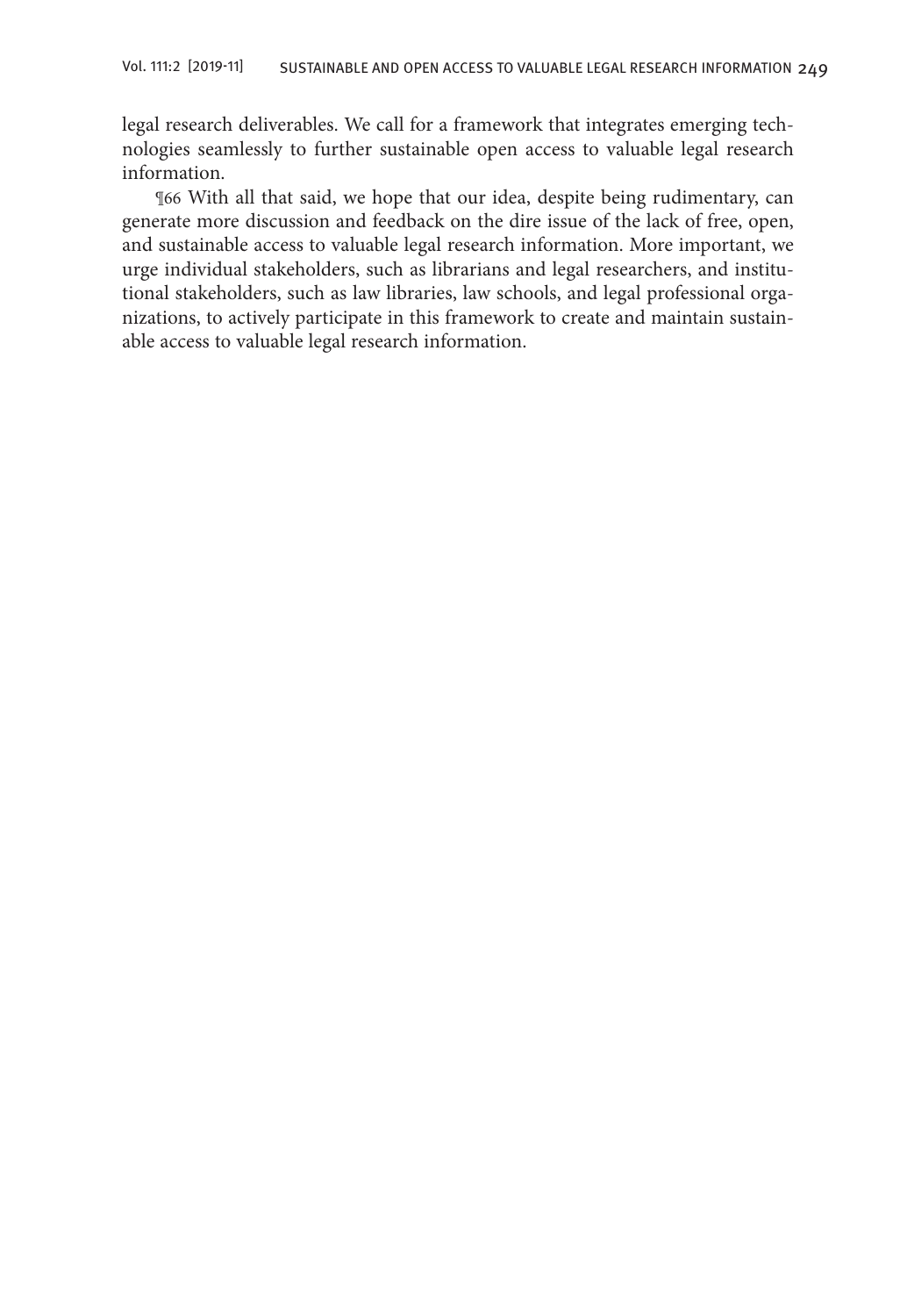### **Appendix: Summary of the Survey**

## The Survey and the Respondents

¶67 The survey used twelve questions with two cross tabulations.89 It was distributed via an invitation to respond to the survey that included a link. The invitation was sent to the AALL Members Open Forum, the FCIL-SIS listserv, the ALL-SIS listserv, the Asian American Law Librarians Caucus, the Private Law Libraries SIS listserv, Int-Law, and the IALL listserv.

¶68 There were 245 respondents, although not all responded to all questions. Question 7 concerns the degree to which respondents deal with FCIL in their work. Forty-four percent said that they spent a minority of their time on FCIL, and 36% said that they spent no time on FCIL. Eight percent spend all their time on FCIL, and 12% spend the majority of their time in that field. Those who spend the minority of their time on FCIL issues are those whose primary responsibility is in another field of librarianship (e.g., general reference). The surprise is that 36% (81) spend no time at all on FCIL and still responded to the survey. Remarkable!

¶69 Question 8, institutional affiliation, is a text response question. Of the 243 total responses, 185 (76%) gave their institutional affiliation. Of those, 95 (51%) were from the United States, and 74 (40%) were from U.S. academic law libraries, which is the core of our intended audience. If we add other types of libraries such as firm, court, or corporate, then 68% were from the United States. This is a good indicator that the responses reflect the opinions of that audience well. Responses from the U.S. academic libraries came from schools ranged throughout the *U.S. News* law school rankings.

¶70 On the other hand, some of the nonacademic libraries and libraries from outside the United States indicate that some prominent foreign and international institutions are interested in a portal. Twelve responses were from Canada, 14 from Europe, 7 from Africa, and 6 from Asia. Six were from international organizations, 24 from firms, 11 from government libraries, 6 from corporations, and 2 from courts.

¶71 Regardless of the location or type of institution, the respondents to the survey included some of the most important and prestigious participants in FCIL research in the world. The interest of parties of this caliber suggests this endeavor could garner substantial support.

## What Respondents Want

¶72 Respondents clearly favored the creation of a single, comprehensive portal that would itself point to the myriad sources of information on FCIL research. Question 1 asked respondents to rate their interest in five types of FCIL information in four ratings: uninterested, neutral, interested, or highly interested. In response, respondents indicated a strong preference for teaching materials (79%)

<sup>89.</sup> The survey was conducted using Qualtrics, with great help from colleagues affiliated with the AALL FCIL-SIS. The authors would like to express special thanks to Sarah Ryan, former empirical research law librarian at Yale Law Library, for her assistance, and Teresa Miguel-Stearns, Director of Yale Law Library, for her support. The survey report was prepared by James Hart. We were unable to pretest the questions or to interview respondents because we had neither the funds nor the time to use these methods. However, a sample size of 244 gives us a confidence level of 95% and a margin of error of 6.11%. Therefore, we believe the survey results in general rendered sound, consistent, and relevant information.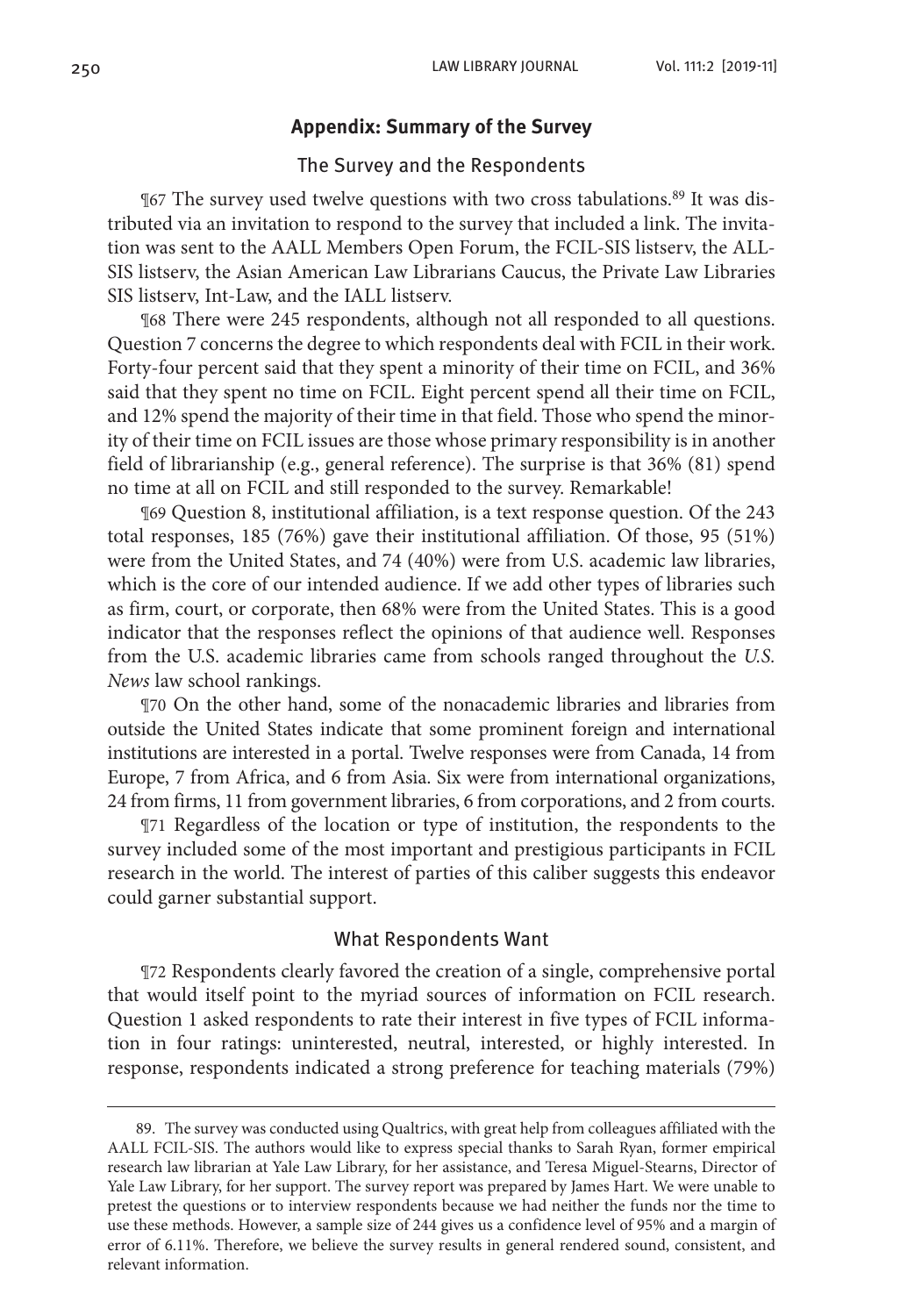over the other options: a list of experts, newsletters, blog, and listservs. Indeed, teaching materials is the only option in which the "highly interested" response outscored "interested." The preference for teaching materials creates an opportunity to use the portal to give our community support in adapting to the new ABA experiential learning standards. Respondents preferred a list of experts (28.44%) next, then listservs (23.2%), blogs (20.35%), and newsletters (19.64%) at the bottom.

¶73 Question 2 asked respondents what other types of FCIL information, resources, or links they may find valuable. Primary legal materials with links received the largest number of votes by far, with 34%. Links to webpages, other portals, and listservs finished second at 26%. "Overviews" and research guides, including search strategies, was a close third with 22%.

¶74 It is difficult to integrate the responses to these two questions because of their different formats. But let us try. Teaching materials appear to have garnered the most interest. Primary materials had the next highest number of votes (34%) regardless of the format of the question. But it seems reasonable that open text questions do not have the power of suggestion that multiple-choice questions do, and when the two types of question are compared, the result of the open text questions should be weighted to compensate for the difference. An expert list (28.44%) came in third. Links to listservs (23.2%) is difficult to rank because it earned 23.2% of the votes in the multiple-choice question (Q.1), but it belongs to a group of three (links to webpages, other portals, and listservs) that earned 26% in the open text question (Q.2). Although we can't separate the percent attributable to each of them from the others in the group, we think that we are justified in ranking them fourth in interest. Overview and legal research guides, including search strategies, finished next.

¶75 A cross-tabulation of questions 1 and 7 showed that full-time FCIL librarians had the least interest in all five types of information (7.6%); those who spend the majority of their time on FCIL had more interest (12.5%); those who spend a minority of their time had the most interest (43.3%); and those who spent no time on FCIL librarianship ranked between majority and minority (36.1%). It turns out that all five types of information were seen as equally valuable to all the librarians. In other words, there was no material difference in full-time FCIL librarians' interest in the list of experts, teaching materials, newsletters, blogs, or listservs, and the same for librarians who spent the majority, minority, or no time on FCIL librarianship. So the differences in question 1 were not apparently related to the time respondents spent on FCIL work.

¶76 Ten percent of those who answered question 3 (quantity of use) said that they would use the portal daily or quarterly; 37% percent said that they would use the portal weekly; 36% said that they would use the portal monthly; and 8% would use it less often than quarterly. Therefore, 73% would use the portal weekly or monthly, which indicates that it would get substantial use.

¶77 Question 4 asked respondents if they would be willing to help work on a portal. Thirty-seven percent said that they would probably or certainly work on the portal. Thirty percent would not be willing to work on it. The number who would be willing to work on it and the number who would use it, as indicated in question 3, are inversely related: 73% to 37%.

¶78 Questions 3 (How often do you think you'd use the portal?) and 4 (Would you be willing to help work on it?) were cross tabulated. Twenty-eight percent of those who would use it weekly or monthly would also certainly or probably be will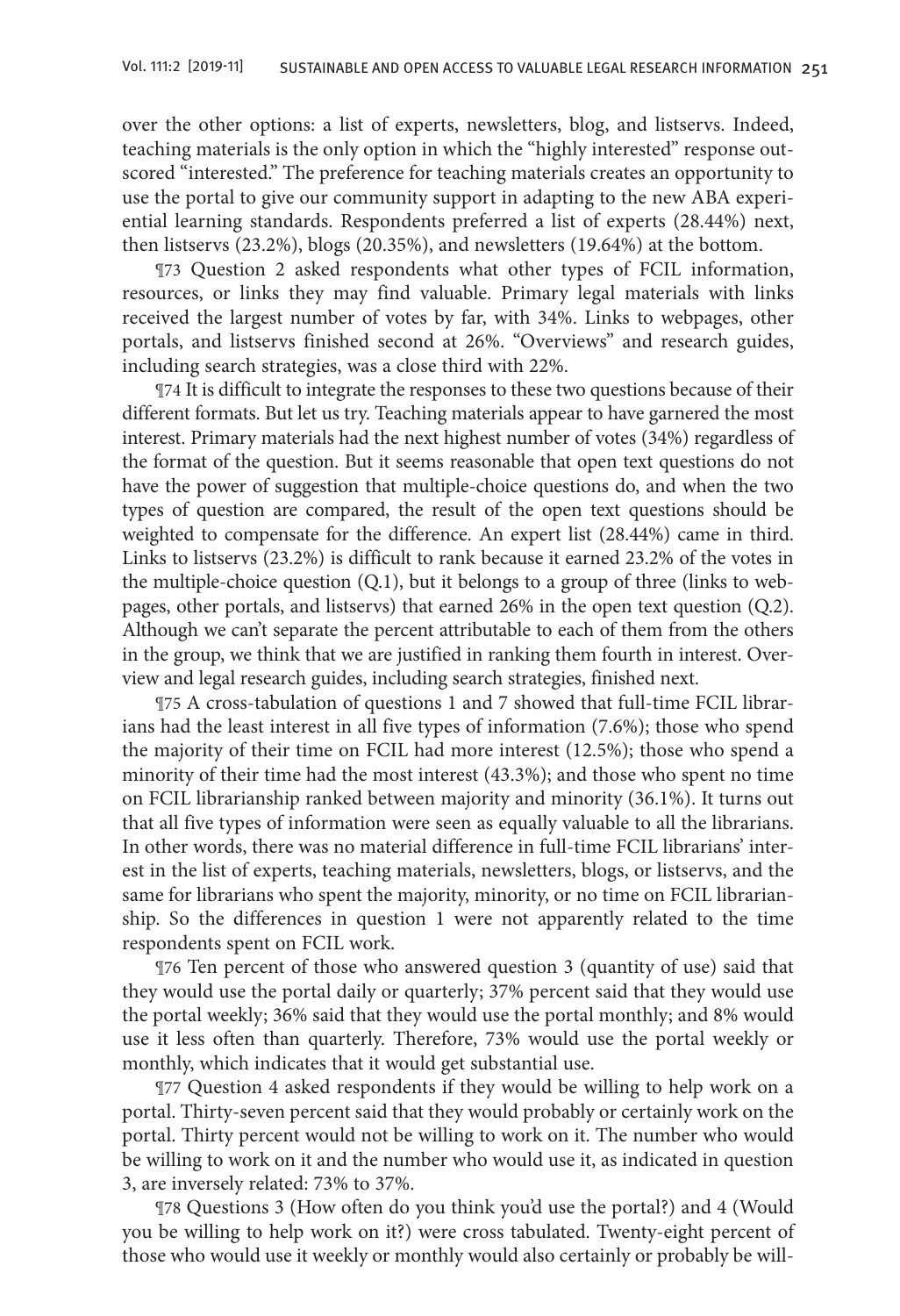ing to help create and maintain it. One could conjecture that these are the same people who spend either all or none of their time on FCIL.

¶79 Question 5 found that 4 hours per week is the maximum time respondents would be willing to work on such a portal. This would be 10% of a standard workweek, which seems about right to us. On the other hand, many of the responses to this question were less than 4 hours, which seems too small to make much of a difference. The conflict between the responses to this and question 4, "would you be willing to work on it," could also indicate that respondents did not understand this question.

¶80 We then cross tabulated question 7 (Do you specialize in foreign, comparative, and international law?) with the following (see table 1):

- Question 3: how often respondents would use the portal,
- **Question 4: how many said they would be willing to work on it, and**
- Question 5: how many hours it would be worth working on it.

The most obvious explanation for full-time FCIL librarians (7.3%) and those who spend the majority of their time on FCIL (11.8%) using the portal less than others (minority 44%; and not at all 36.9%) is that those who spend all or most of their time in the field would need the portal less than others. Those who spend all or a majority of their time in the field should well know more than others do. Indeed, many of them are the experts listed in one of the five types of information in question 1. This conclusion appears to conflict with that of question 8 (What is your institutional affiliation (employer)?): the importance and the prestige of the respondents appear to give the portal substantial support. The only explanation for this apparent anomaly would appear to be that those who work full or majority time on FCIL are not the respondents from the most important and prestigious institutions. Yet this does not make sense.

¶81 The same observation may explain why the putative amount of use is inversely related to the time respondents say they actually spend on FCIL librarianship. Full-time FCIL librarians say they would use the portal least; those who spend the majority of their time in the field say they would use the portal a little more; and those who spend the minority of their time in the field say they would use the portal most. Indeed, it appears as if the same inverse relationship applies to the amount of time respondents would be willing to spend on overseeing the portal for a year. This is likely to be because of the importance of such a portal to job responsibilities and because the less time one spends on FCIL, the less one knows about the field and the more likely one is to rely on something like the portal.

¶82 Question 12 asked whether there was anything else respondents would like us to know. There were 82 responses to this question. A number of the items included more than one response, which increased the number of classified items to 94. Forty-three responses were positive about the portal while 6 were neutral and only 4 were opposed. Most of the questions were requests that the portal offer certain types of material. For example, "Will it be designed such that videos of web navigation or a flipped classroom lecture could be included in teaching materials?" Those who opposed the portal thought that it wouldn't offer anything that isn't already available.